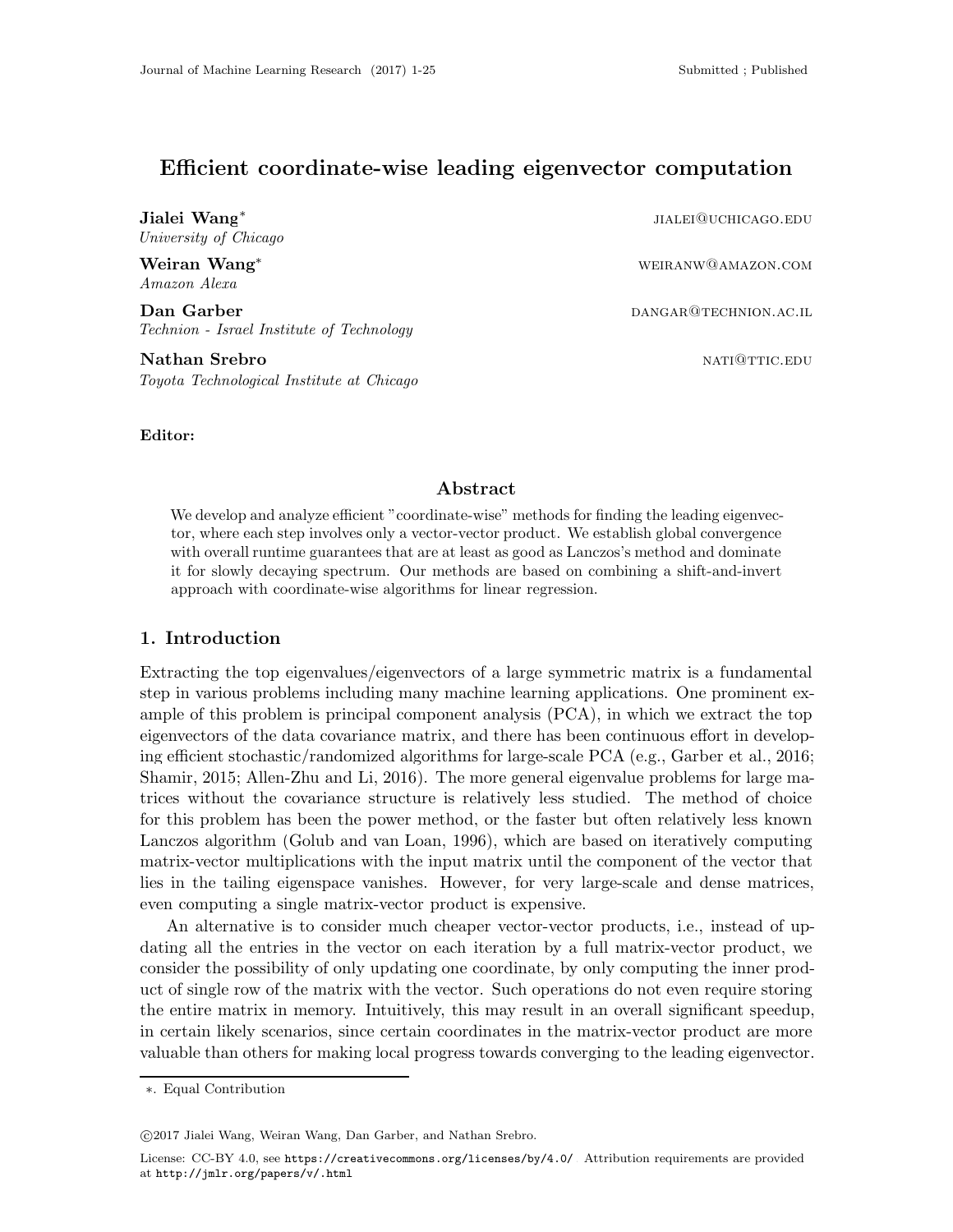Indeed, this is the precise rational behind coordinate-descent methods that were extensively studied and are widely applied to convex optimization problems, see [Wright \(2015](#page-13-1)) for a comprehensive survey. Thus, given the structure of the eigenvalue problem which is extremely suitable for coordinate-wise updates, and the celebrated success of coordinate-descent methods for convex optimization, a natural question is whether such updates can be applied for eigenvector computation with provable global convergence guarantees, despite the inherent non-convexity of the problem.

Recently, [Lei et al. \(2016](#page-12-3)) have proposed two such methods, Coordinate-wise Power Method (CPM) and Symmetric Greedy Coordinate Descent (SGCD). Both methods update on each iteration only k entries in the vector, for some fixed k. CPM updates on each iteration the k coordinates that would change the most under one step of power method, while SGCD applies a greedy heuristic for choosing the coordinates to be updated. The authors show that CPM enjoys a global convergence rate, with rate similar to the classical power iterations algorithm provided that  $k$ , the number of coordinates to be updated on each iteration, is sufficiently large (or equivalently, the "noise" outside the k selected coordinate is sufficiently small). In principle, this might force k to be as large as the dimension d, and indeed in their experiments they set  $k$  to grow linearly with  $d$ , which is overall not significantly faster than standard power iterations, and does not truly capture the concept of coordinate updates proved useful to convex problems. The second algorithm proposed in [Lei et al. \(2016](#page-12-3)), SGCD, is shown to converge *locally* with a linear rate already for  $k = 1$ (i.e., only a single coordinate is updated on each iteration), however this results assume that the method is initialized with a vector that is already sufficiently close (in a non-trivial way) to the leading eigenvector. The dependence of CPM and SGCD on the inverse relative eigengap<sup>[1](#page-1-0)</sup> of the input matrix is similar to that of the power iterations algorithm, i.e. linear dependence, which in principal is suboptimal, since square-root dependence can be obtained by methods such as the Lanczos algorithm.

We present *globally-convergent* coordinate-wise algorithms for the leading eigenvector problem which resolves the abovementioned concerns and significantly improve over previous algorithms. Our algorithms update only a single entry at each step and enjoy linear convergence. Furthermore, for a particular variant, the convergence rate depends only on the square-root of the inverse relative eigengap, yielding a total runtime that dominates that of the standard power method and competes with that of the Lanczos's method. In Section [2,](#page-14-0) we discuss the basis of our algorithm, the *shift-and-invert power method* [\(Garber and Hazan](#page-12-4), [2015](#page-12-4); [Garber et al., 2016](#page-12-0)), which transforms the eigenvalue problem into a series of convex least squares problems. In Section [3,](#page-19-0) we show the least squares problems can be solved using efficient coordinate descent methods that are well-studied for convex problems. This allow us to make use of principled coordinate selection rules for each update, all of which have established convergence guarantees.

We provide a summary of the time complexities of different globally-convergent methods in Table [1.](#page-2-0) In particular, it is observable that in cases where either the spectrum of the input matrix or the magnitude of its diagonal entries is slowly decaying, our methods can yield provable and significant improvements over previous methods. For example, for a spiked covariance model whose eigenvalues are  $\rho_1 > \rho_1 - \Delta = \rho_2 = \rho_3 = \ldots$ , our algorithm

<span id="page-1-0"></span><sup>1.</sup> Defined as  $\frac{\rho_1(A)}{\rho_1(A)-\rho_2(A)}$  for a positive semidefinite **A**, where  $\rho_i(A)$  is the *i*-th largest eigenvalue of **A**.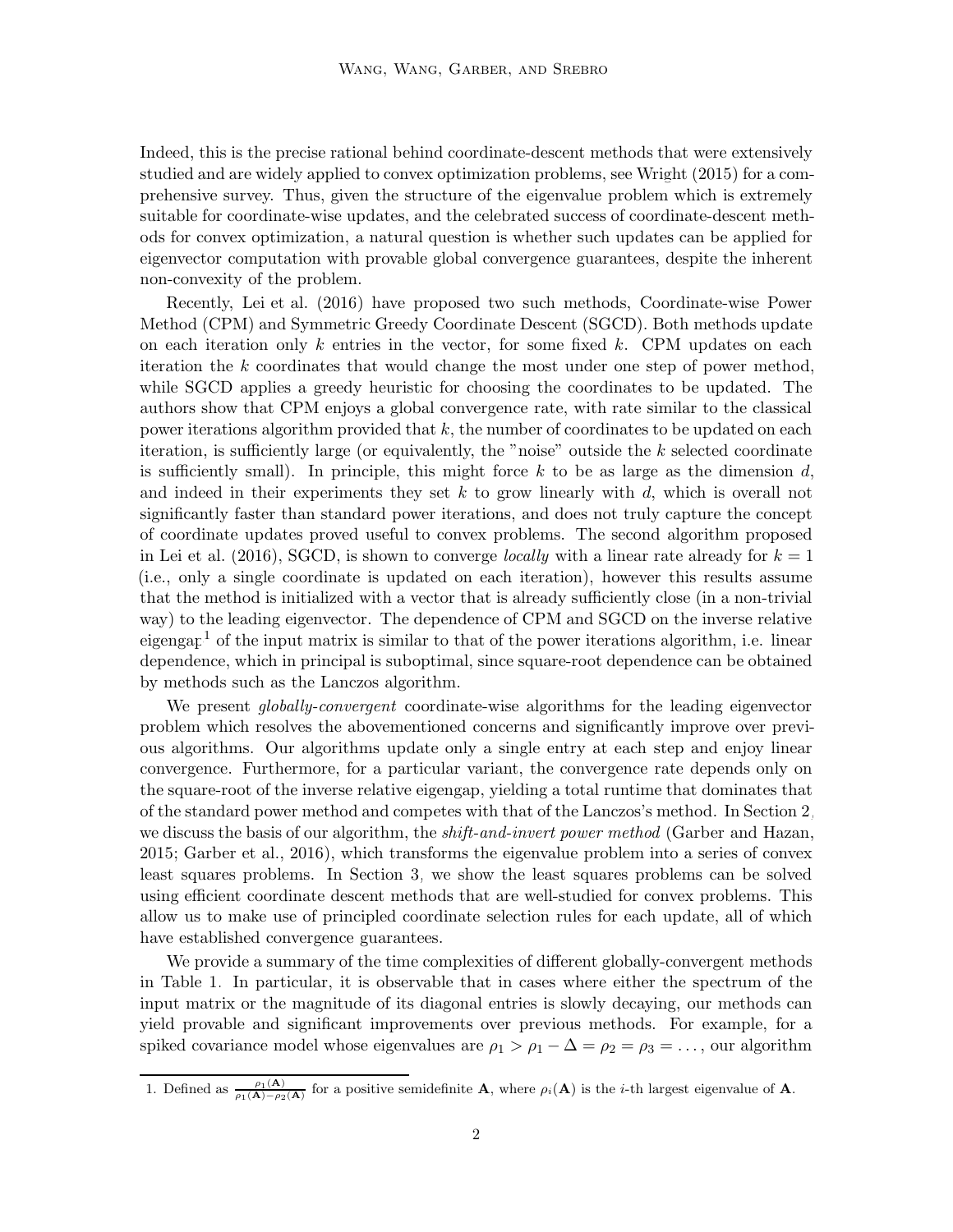<span id="page-2-0"></span>Table 1: Time complexity (total number of coordinate updates) for finding an estimate w satisfying  $(\mathbf{w}^\top \mathbf{p}_1)^2 \geq 1 - \epsilon$  with at least constant probability, where  $\mathbf{p}_1$  is the leading eigenvector of a positive semidefinite matrix  $\mathbf{A} \in \mathbb{R}^{d \times d}$ , with eigenvalues  $\rho_1, \rho_2, \ldots$  in descending order. Since all methods are randomized, we assume all are initialized with a random unit vector.

| Method         | Time complexity                                                                                               |
|----------------|---------------------------------------------------------------------------------------------------------------|
| Power method   | $\cdot d^2 \cdot \log \frac{1}{ \mathbf{w}_0^\top \mathbf{p}_1  \epsilon}$<br>$\sqrt{\rho_1-\rho_2}$          |
| Lanczos        | $\overline{\frac{\rho_1}{\rho_1-\rho_2}}\cdot d^2\cdot \log\frac{1}{ \mathbf{w}_0^\top\mathbf{p}_1 \epsilon}$ |
| Ours (SI-GSL)  | $\frac{1}{d\sum_{i=1}^d \rho_i} \cdot d^2 \cdot \log \frac{1}{ \mathbf{w}_0^{\top} \mathbf{p}_1  \epsilon}$   |
| Ours (SI-ACDM) | $-\overline{\mathbf{A}_{ii}} \cdot d^2 \cdot \log$                                                            |

(SI-GSL) can have a runtime independent of the eigengap  $\Delta$ , while the runtime of Lanczos's method depends on  $\frac{1}{\sqrt{2}}$  $\frac{1}{\Delta}$ . We also verify this intuition empirically via numerical experiments.

**Notations** We use boldface uppercase letters (e.g.,  $\bf{A}$ ) to denote matrices, and boldface lowercase letters (e.g.,  $\mathbf{x}$ ) to denote vectors. For a positive definite matrix **M**, the vector norm  $\left\| \cdot \right\|_{\mathbf{M}}$  is defined as  $\left\| \mathbf{w} \right\|_{\mathbf{M}} = \sqrt{\mathbf{w}^{\top} \mathbf{M} \mathbf{w}} = \left\| \mathbf{w} \right\|_{\mathbf{M}}$  $\mathbf{M}^{\frac{1}{2}}\mathbf{w}$  for any **w**. We use  $\mathbf{A}[ij]$  to denote the element in row i and column j of the matrix  $\mathbf{A}$ , and use  $\mathbf{x}[i]$  to denote the i-th element of the vector **x** unless stated otherwise. Additionally,  $A[i:]$  and  $A[:j]$  denote the *i*-th row and *j*-th column of  $\bf{A}$  respectively.

**Problem formulation** We consider the task of extracting the top eigenvector of a symmetric positive definite matrix  $A \in \mathbb{R}^d$ . Let the complete set of eigenvalues of A be  $\rho_1 \geq \rho_2 \geq \cdots \geq \rho_d \geq 0$ , with corresponding eigenvectors  $\mathbf{p}_1, \ldots, \mathbf{p}_d$  which form an orthonormal basis of  $\mathbb{R}^d$ . Without loss of generality, we assume  $\rho_1 \leq 1$  (which can always be obtained by rescaling the matrix). Furthermore, we assume the existence of a positive eigenvalue gap  $\Delta := \rho_1 - \rho_2 > 0$  so that the top eigenvector is unique up to scaling.

#### 2. Shift-and-invert power method

In this section, we introduce the shift-and-invert approach to the eigenvalue problem and review its analysis, which will be the basis for our algorithms. The most popular iterative algorithm for the leading eigenvalue problem is the power method, which iteratively performs the following matrix-vector multiplications and normalization steps

$$
\tilde{\mathbf{w}}_t \leftarrow \mathbf{A} \mathbf{w}_{t-1}, \qquad \mathbf{w}_t \leftarrow \frac{\tilde{\mathbf{w}}_t}{\|\tilde{\mathbf{w}}_t\|}, \qquad \text{for} \quad t = 1, \ldots.
$$

It can be shown that the iterates become increasingly aligned with the eigenvector corresponding to the largest eigenvalue in magnitude, and the number of iterations needed to achieve  $\epsilon$ -suboptimality in alignment is  $\mathcal{O}\left(\frac{\rho_1}{\Delta}\right)$  $\frac{\rho_1}{\Delta} \log \frac{1}{|\mathbf{w}_0^{\top} \mathbf{p}_1| \epsilon}$  $\big)$  [\(Golub and van Loan, 1996](#page-12-2))<sup>[2](#page-2-1)</sup>.

<span id="page-2-1"></span><sup>2.</sup> We can always guarantee that  $|\mathbf{w}_0^{\top} \mathbf{p}_1| = \Omega(1/\sqrt{d})$  by taking  $\mathbf{w}_0$  to be a random vector on unit sphere.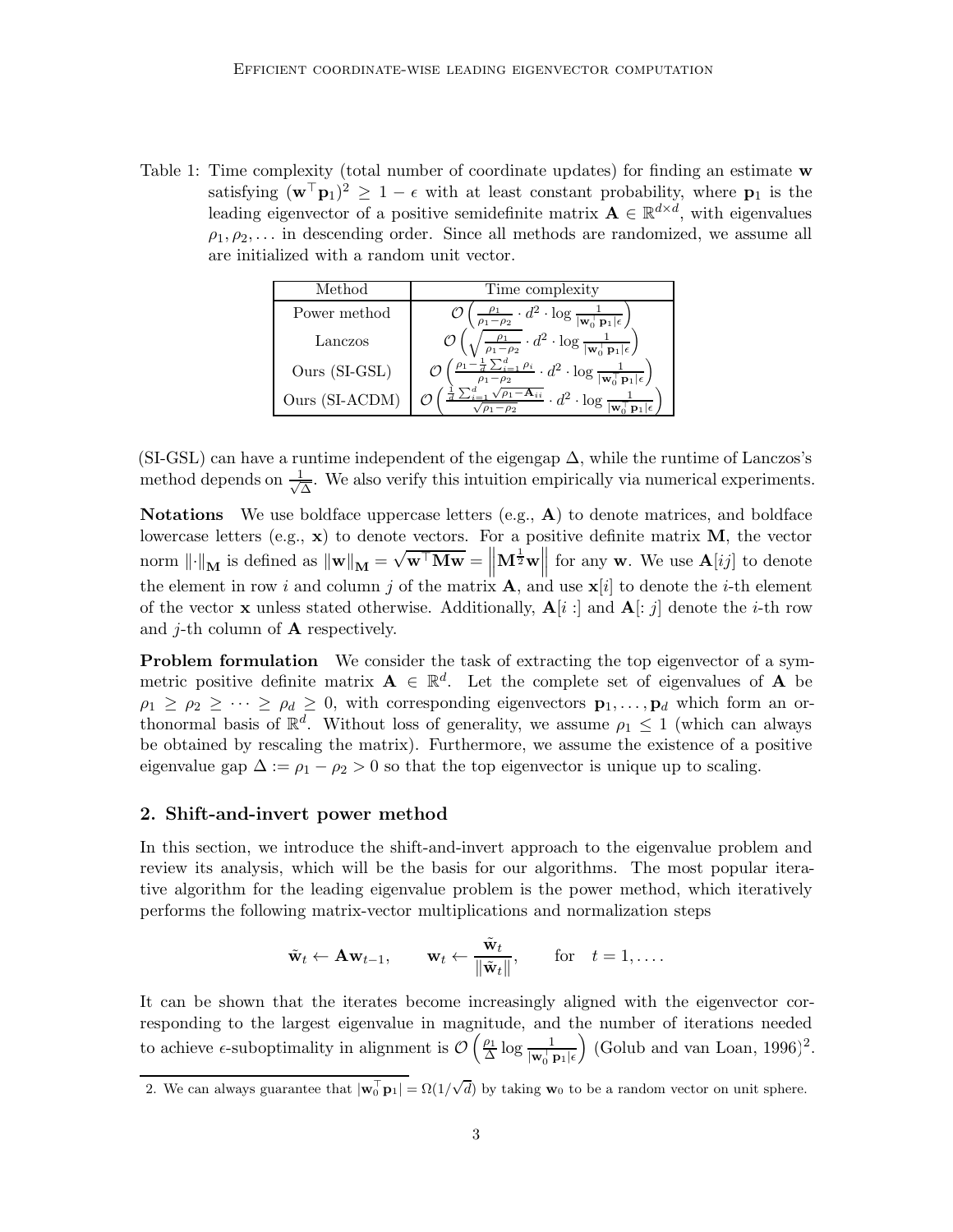We see that the computational complexity depends linearly on  $\frac{1}{\Delta}$  $\frac{1}{\Delta}$ , and thus power method converges slowly if the gap is small.

Shift-and-invert [\(Golub and van Loan, 1996](#page-12-2); [Garber and Hazan](#page-12-4), [2015](#page-12-4); [Garber et al., 2016\)](#page-12-0) can be viewed as a pre-conditioning approach which improves the dependence of the time complexity on the eigenvalue gap. The main idea behind this approach is that, instead of running power method on  $A$  directly, we can equivalently run power method on the matrix  $(\lambda I - A)^{-1}$  where  $\lambda > \rho_1$  is a shifting parameter. Observe that  $(\lambda I - A)^{-1}$  has exactly the same set of eigenvectors as  $A$ , and its eigenvalues are

$$
\beta_1 \geq \beta_2 \geq \cdots \geq \beta_d > 0
$$
, where  $\beta_i = \frac{1}{\lambda - \rho_i}$ .

If we have access to a  $\lambda$  that is slightly larger than  $\rho_1$ , and in particular if  $\lambda - \rho_1 = \mathcal{O}(1) \cdot \Delta$ , then the inverse relative eigengap of  $(\lambda I - A)^{-1}$  is  $\frac{\beta_1}{\beta_1 - \beta_2} = O(1)$ , which means that the power method, applied to this shift and inverted matrix, will converge to the top eigenvector in only a poly-logarithmic number of iterations, in particular, without linear dependence on  $1/\Delta$ .

In shift-and-invert power method, the matrix-vector multiplications have the form  $\tilde{\mathbf{w}}_t \leftarrow$  $(\lambda I - A)^{-1} w_{t-1}$ , which is equivalent to solving the convex least squares problem

<span id="page-3-0"></span>
$$
\tilde{\mathbf{w}}_t \leftarrow \argmin_{\mathbf{w}} \frac{1}{2} \mathbf{w}^\top (\lambda \mathbf{I} - \mathbf{A}) \mathbf{w} - \mathbf{w}_{t-1}^\top \mathbf{w}.
$$
 (1)

Solving such least squares problems exactly could be costly if d is large. Fortunately, power method with approximate matrix-vector multiplications still converges, provided that the errors in each step is controlled; analysis of inexact power method together with applications to PCA and CCA can be found in [Hardt and Price \(2014](#page-12-5)); [Garber et](#page-12-0) al. [\(2016](#page-12-0)); [Ge et al.](#page-12-6) [\(2016](#page-12-6)); [Wang et al. \(2016](#page-13-2)).

We give the inexact shift-and-invert preconditioning power method in Algorithm [1,](#page-4-0) which consists of two phases. In Phase I, starting from an lower estimate of  $\Delta$  and an upper bound of  $\rho_1$ , namely  $\lambda_{(0)} = 1 + \Delta$  (recall that by assumption,  $\rho_1 \leq 1$ ), the **repeat**until loop locates an estimate of the eigenvalue  $\lambda_{(s)}$  such that  $0 < \lambda_{(s)} - \rho_1 = \Theta(1) \cdot \Delta$ , and it does so by estimating the top eigenvalue  $\beta_1$  of  $(\lambda I - A)^{-1}$  (through a small number of power iterations in the for loop), and shrinking the gap between  $\lambda_{(s)}$  and  $\rho_1$ . In Phase II, the algorithm fixes the shift-and-invert parameter  $\lambda_{(s)}$ , and runs many power iterations in the last for loop to achieve an accurate estimate of  $p_1$ .

We now provide convergence analysis of Algorithm [1](#page-4-0) following that of [Garber and Hazan](#page-12-4) [\(2015](#page-12-4)) closely, but improving their rate (removing an extra  $\log \frac{1}{\epsilon}$  factor) with the warm-start strategy for least squares problems by [Garber et al. \(2016](#page-12-0)), and making the initial versus final error ratio explicit in the exposition. We discuss the least-squares solver in Algorithm [1](#page-4-0) in the next section.

Measure of progress Since  $\{p_1, \ldots, p_d\}$  form an orthonormal basis of  $\mathbb{R}^d$ , we can write each normalized iterate as a linear combination of the eigenvectors as

$$
\mathbf{w}_t = \sum_{i=1}^d \xi_{ti} \mathbf{p}_i, \quad \text{where } \xi_{ti} = \mathbf{w}_t^\top \mathbf{p}_i, \quad \text{for } i = 1, \dots, d,
$$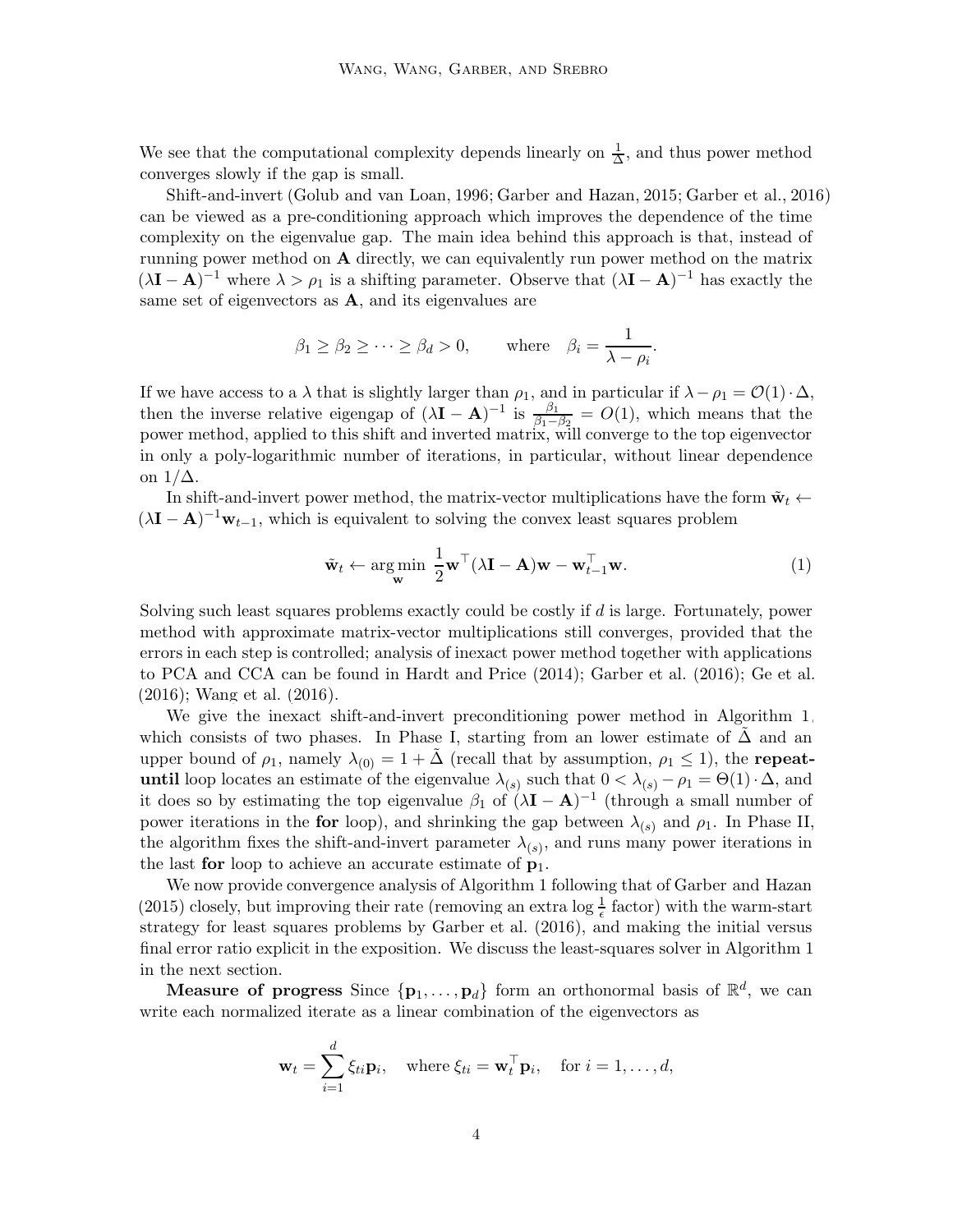<span id="page-4-0"></span>Algorithm 1 The shift-and-invert meta-algorithm for extracting top eigenvector of A.

**Input:** Data matrix **A**, an iterative least squares optimizer (LSO), a lower estimate  $\Delta$  for  $\Delta := \rho_1 - \rho_2$  such that  $\tilde{\Delta} \in [c_1 \Delta, c_2 \Delta],$  and  $\underline{\sigma} = 1 + \frac{1-c_2}{c_2} \tilde{\Delta}.$ 

 $\text{Initialize } \tilde{\mathbf{w}}_0 \in \mathbb{R}^d, \qquad \mathbf{w}_0 \leftarrow \frac{\tilde{\mathbf{w}}_0}{\|\tilde{\mathbf{w}}_0\|}$ // **Phase I:** locate a  $\lambda = \rho_1 + \mathcal{O}(1) \cdot \Delta$ <br> $s \leftarrow 0$ ,  $\lambda_{(0)} \leftarrow 1 + \tilde{\Delta}$  $\lambda_{(0)} \leftarrow 1 + \Delta$ repeat  $s \leftarrow s + 1$ // Power method on  $(\lambda_{(s)}\mathbf{I} - \mathbf{A})^{-1}$  in crude regime for  $t = (s - 1)m_1 + 1, \ldots, sm_1$  do Apply LSO to the problem  $\min_{\mathbf{w}} f_t(\mathbf{w}) := \frac{1}{2} \mathbf{w}^\top (\lambda_{(s-1)} \mathbf{I} - \mathbf{A}) \mathbf{w} - \mathbf{w}_{t-1}^\top \mathbf{w}$  from initialization  $\frac{\mathbf{w}_{t-1}^{\top}}{\mathbf{w}_{t-1}^{\top}(\lambda \mathbf{I}-\mathbf{A})\mathbf{w}_{t-1}}$ , and output  $\tilde{\mathbf{w}}_t$  satisfying  $f_t(\tilde{\mathbf{w}}_t) \leq \min_{\mathbf{w}} f_t(\mathbf{w}) + \epsilon_t$ . Normalization:  $\mathbf{w}_t \leftarrow \frac{\tilde{\mathbf{w}}_t}{\|\tilde{\mathbf{w}}_t\|}$ end for // Estimate the top eigenvalue of  $(\lambda_{(s)}\mathbf{I} - \mathbf{A})^{-1}$ Apply LSO to the problem  $\min_{\mathbf{u}} l_s(\mathbf{u}) := \frac{1}{2} \mathbf{u}^\top (\lambda_{(s)} \mathbf{I} - \mathbf{A}) \mathbf{u} - \mathbf{w}_{sm_1}^\top \mathbf{u}$  from initialization  $\mathbf{w}_{sm_1}$  $\frac{\mathbf{w}_{sm_1}^T}{\mathbf{w}_{sm_1}^T(\lambda \mathbf{I}-\mathbf{A})\mathbf{w}_{sm_1}}$ , and output  $\mathbf{u}_s$  satisfying  $l_s(\mathbf{u}_s) \leq \min_{\mathbf{u}} l_s(\mathbf{u}) + \tilde{\epsilon}_s$ . Update:  $\Delta_s \leftarrow \frac{1}{2} \cdot \frac{1}{\mathbf{w}_{sm_1}^{\top} \mathbf{u}_s - \underline{\sigma}/8}, \quad \lambda_{(s)} \leftarrow \lambda_{(s-1)} - \frac{\Delta_s}{2}$ until  $Δ_{(s)} ≤ Δ$  $\lambda_{(f)} \leftarrow \lambda_{(s)}$  $\big/ \! \big/ \big/ \mathop{\mathrm{Power}}\nolimits$  method on  $(\lambda_{(f)}\mathbf{I}-\mathbf{A})^{-1}$  in accurate regime for  $t = sm_1 + 1, \ldots, sm_1 + m_2$  do Apply LSO to the problem  $\min_{\mathbf{w}} f_t(\mathbf{w}) := \frac{1}{2} \mathbf{w}^\top (\lambda_{(f)} \mathbf{I} - \mathbf{A}) \mathbf{w} - \mathbf{w}_{t-1}^\top \mathbf{w}$  with initialization  $\frac{\mathbf{w}_{t-1}}{\mathbf{w}_{t-1}^{\top}(\lambda \mathbf{I}-\mathbf{A})\mathbf{w}_{t-1}}$ , and output an approximate solution  $\tilde{\mathbf{w}}_t$  satisfying  $f_t(\tilde{\mathbf{w}}_t) \leq$  $\min_{\mathbf{w}} f_t(\mathbf{w}) + \epsilon_t.$ Normalization:  $\mathbf{w}_t \leftarrow \frac{\tilde{\mathbf{w}}_t}{\|\tilde{\mathbf{w}}_t\|}$ end for **Output:**  $\mathbf{w}_{sm_1+m_2}$  is the approximate eigenvector.

and  $\sum_{i=1}^d \xi_{ti}^2 = 1$ . Our goal is to have high alignment between the estimate  $\mathbf{w}_{t}$  and  $\mathbf{p}_1$ , i.e.,  $\xi_{t1} = \mathbf{w}_t^{\top} \mathbf{p}_1 \geq 1 - \epsilon$  for  $\epsilon \in (0, 1)$ . Equivalently, we would like to have  $\rho_1 - \mathbf{w}_t^{\top} \mathbf{A} \mathbf{w}_t \leq \rho_1 \epsilon$ (see Lemma [5](#page-14-1) in Appendix [A\)](#page-14-2).

#### 2.1 Iteration complexity of inexact power method

Consider the inexact shift-and-invert power iterations:  $\tilde{\mathbf{w}}_t \approx \arg \min_{\mathbf{w}} f_t(\mathbf{w}) = \frac{1}{2} \mathbf{w}^\top (\lambda \mathbf{I} - \mathbf{w})$  $\mathbf{A}(\mathbf{w}) = \mathbf{w}_{t-1}^{\top} \mathbf{w}, \mathbf{w}_t \leftarrow \frac{\tilde{\mathbf{w}}_t}{\|\tilde{\mathbf{w}}_t\|}, \text{ where } f_t(\tilde{\mathbf{w}}_t) \leq \min_{\mathbf{w}} f_t(\mathbf{w}) + \epsilon_t, \text{ for } t = 1, \ldots$  We can divide the convergence behavior of this method into two regimes: in the crude regime, our goal is to estimate the top eigenvalue (as in Phase I of Algorithm [1\)](#page-4-0) regardless of the existence of an eigengap; whereas in the accurate regime, our goal is to estimate the top eigenvector (as in Phase II of Algorithm [1\)](#page-4-0).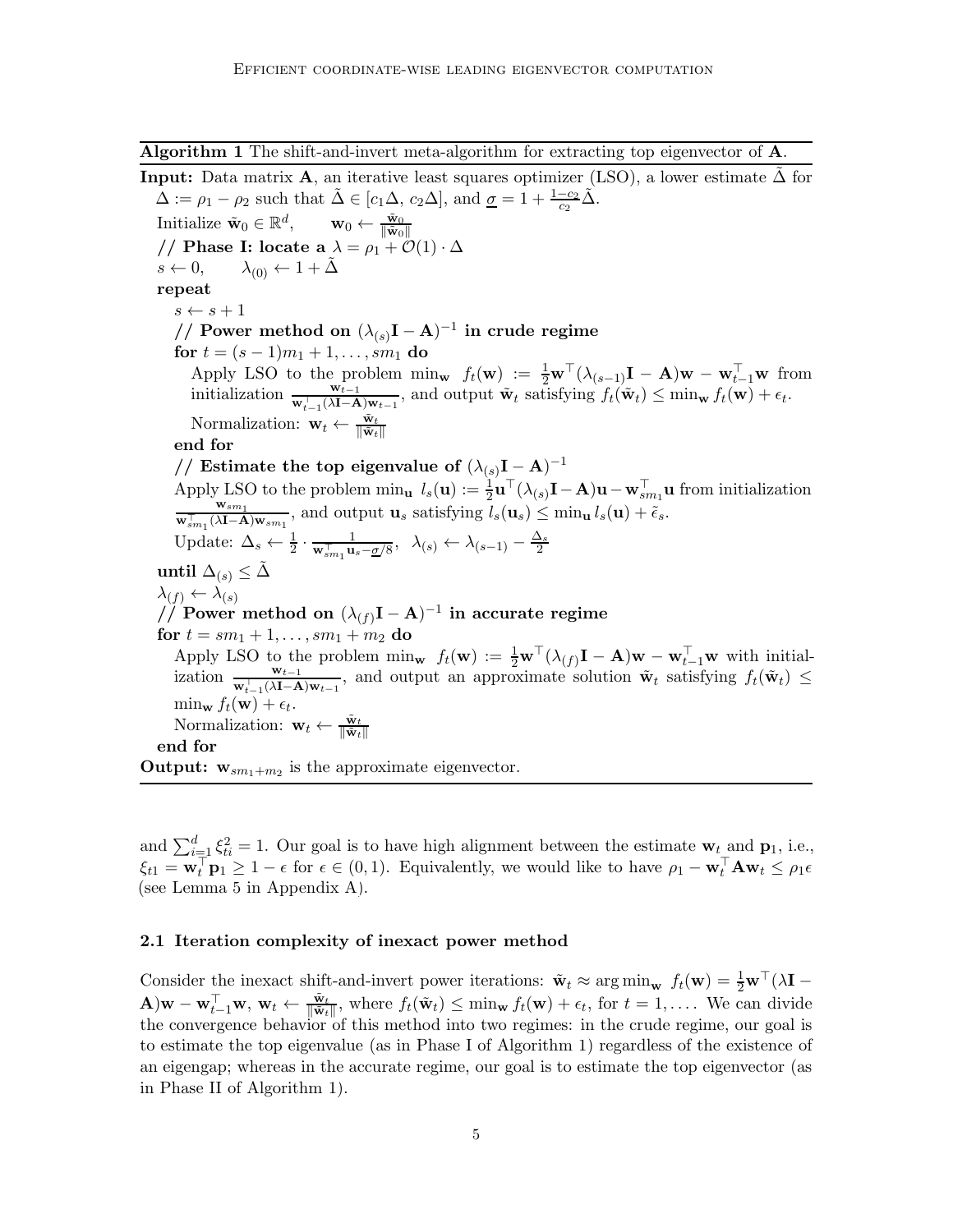Following [Garber and Hazan \(2015](#page-12-4)); [Garber et al. \(2016](#page-12-0)), we provide convergence guarantees for inexact shift-and-invert power iterations in Lemma [7](#page-14-3) (Appendix [B\)](#page-14-0), quantifying the sufficient accuracy  $\epsilon_t$  in solving each least squares problem for the overall method to converge. The iteration complexity for the crude regime is independent of eigengap, while in the accurate regime the rate in which the error decreases does depend on the eigengap of  $(\lambda I - A)^{-1}$ .

#### 2.2 Bounding initial error for each least squares

For each least squares problem  $f_t(\mathbf{w})$  in inexact shift-and-invert power method, one can show that the optimal initialization based on the previous iterate is [\(Garber et al.](#page-12-0), [2016](#page-12-0))

$$
\mathbf{w}_t^{init} = \frac{\mathbf{w}_{t-1}}{\mathbf{w}_{t-1}^{\top}(\lambda \mathbf{I} - \mathbf{A})\mathbf{w}_{t-1}}.
$$

We can bound the suboptimality of this initialization, defined as  $\epsilon_t^{init} := f_t(\mathbf{w}_t^{init})$  $\min_{\mathbf{w}} f_t(\mathbf{w})$ . See full analysis in Appendix [C.](#page-19-0)

<span id="page-5-0"></span>**Lemma 1.** Initialize each least squares problem  $\min_{\mathbf{w}} f_t(\mathbf{w})$  in inexact shift-and-invert power method from  $\mathbf{w}_t^{init} = \frac{\mathbf{w}_{t-1}}{\mathbf{w}_{t-1}^{\top}(\lambda \mathbf{I} - \mathbf{A})\mathbf{w}_{t-1}}$ . Then the initial suboptimality  $\epsilon_t^{init}$  in  $f_t(\mathbf{w})$ can be bounded by the necessary final suboptimality  $\epsilon_t$  as follows.

1. In the crude regime,  $\epsilon_t^{init} \leq \frac{64\beta_1^2}{\epsilon^2 \beta_d^2}$  $\int \frac{(2\beta_1/\beta_d)^{T_1}-1}{(2\beta_1/\beta_d)^{T_1}}$  $(2\beta_1/\beta_d)-1$  $\int_0^2 \cdot \epsilon_t$  where  $T_1$  is the total number of iterations used (see precise definition in Lemma [7\)](#page-14-3).

2. In the accurate regime,  $\epsilon_t^{init} \le \max(G_0, 1) \cdot \frac{16\beta_1^2}{(\beta_1 - \beta_2)^2} \cdot \epsilon_t$  where  $G_0$  is the initial condition for shift-and-invert power iterations (see precise definition in Lemma [7\)](#page-14-3).

#### 2.3 Iteration complexity of Algorithm [1](#page-4-0)

Based on the iteration complexity of inexact power method and the warm-start strategy, we derive the total number of iterations (least squares problems) needed by Algorithm [1.](#page-4-0)

<span id="page-5-1"></span>Lemma 2 (Iteration complexity of the repeat-until loop in Algorithm [1\)](#page-4-0). Suppose that  $\tilde{\Delta} \in [c_1 \Delta, c_2 \Delta]$  where  $c_2 \leq 1$ . Set  $m_1 = \lceil 8 \log \left( \frac{16}{\xi_0^2} \right) \rceil$  $\left[\frac{16}{\xi_{01}^2}\right]$  where  $\xi_{01} = \mathbf{w}_0^{\top} \mathbf{p}_1$ , initialize each least squares problem as in Lemma [1,](#page-5-0) and maintain the ratio between initial and final error to be  $\frac{\epsilon_t^{init}}{\epsilon_t} = \frac{32 \cdot 10^{2m_1+1}}{\tilde{\Delta}^{2m_1}}$  and  $\frac{\tilde{\epsilon}_s^{init}}{\tilde{\epsilon}_s} = \frac{1024}{\tilde{\Delta}^2}$  throughout the **repeat-until** loop. Then for all  $s \ge 1$ it holds that  $\frac{1}{2}(\lambda_{(s-1)} - \rho_1) \leq \Delta_s \leq \lambda_{(s-1)} - \rho_1$ . Upon exiting this loop, the  $\lambda_{(f)}$  satisfies

<span id="page-5-3"></span>
$$
\rho_1 + \frac{\tilde{\Delta}}{4} \le \lambda_{(f)} \le \rho_1 + \frac{3\tilde{\Delta}}{2},\tag{2}
$$

and the number of iterations by **repeat-until** is  $\mathcal{O}\left(\log \frac{1}{\tilde{\Delta}}\right)$ .

<span id="page-5-2"></span>**Lemma 3** (Iteration complexity of the final for loop in Algorithm [1\)](#page-4-0). Suppose that  $\tilde{\Delta} \in$  $[c_1\Delta, c_2\Delta]$  where  $0 < c_1 < c_2 \leq 1$ . Set  $m_2 = \left[\frac{1}{2}\right]$  $rac{1}{2} \log_{\frac{9}{7}}$  $\left(\frac{G_0^2}{\epsilon}\right)$  where  $G_0 := \frac{\sqrt{\sum_{i=2}^d (\lambda_{(f)} - \rho_i) \cdot (\mathbf{w}_0^{\top} \mathbf{p}_i)^2}}{\sqrt{(\lambda_{(f)} - \rho_i) \cdot (\mathbf{w}_0^{\top} \mathbf{p}_i)^2}}$  $\frac{\sqrt{\lambda_{(f)}-\rho_1}\cdot(\mathbf{w}_0^{\top}\mathbf{p}_1)}{\sqrt{(\lambda_{(f)}-\rho_1)\cdot(\mathbf{w}_0^{\top}\mathbf{p}_1)^2}},$ initialize each least squares problem as in Lemma [1,](#page-5-0) and maintain the ratio between initial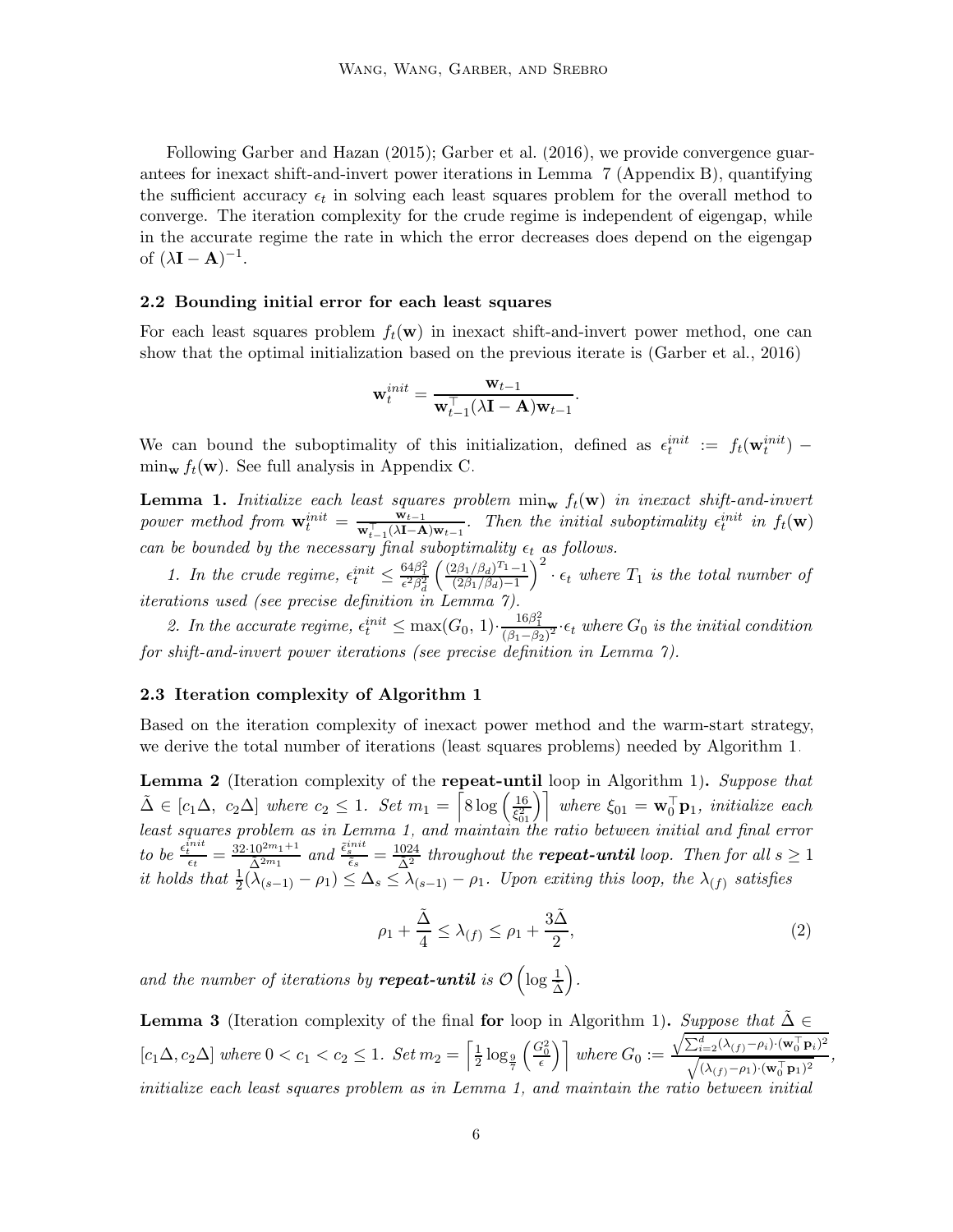and final error to be  $\frac{e^{init}_{tt}}{\epsilon_t} = 100 \max(G_0, 1)$  throughout the final **for** loop. Then the output of Algorithm [1](#page-4-0) satisfies  $\mathbf{w}_{sm_1+m_2}^{\perp} \mathbf{p}_1 \geq 1 - \epsilon$ .

In the next section, we will be using linearly convergent solvers for the least squares problems, whose runtime depends on  $\log \frac{\epsilon_i^{init}}{\epsilon_t}$ . Lemma [2](#page-5-1) implies that we need to solve  $sm_1 = \mathcal{O}\left(\log \frac{1}{\Delta}\right)$  least squares problems in Phase I, each with  $\log \frac{\epsilon_i^{init}}{\epsilon_t} = \mathcal{O}\left(\log \frac{1}{\Delta}\right)$ . And Lemma [3](#page-5-2) implies that we need to solve  $m_2 = \mathcal{O}\left(\log \frac{1}{\epsilon}\right)$  least squares problems in Phase II, each with  $\log \frac{\epsilon_t^{init}}{\epsilon_t} = \mathcal{O}(1)$ .

### 3. Coordinate descent for least squares

Different from PCA, for general eigenvalue problems, the matrix  $\bf{A}$  may not have the structure of data covariance, and fast stochastic gradient methods for finite-sums (such as SVRG [Johnson and Zhang, 2013](#page-12-7) used in [Garber et al. 2016\)](#page-12-0) does not apply. However, we can instead apply efficient coordinate descent (CD) methods in our setting. In this section, we review the CD methods and study their complexity for solving the least squares problems in Algorithm [1.](#page-4-0)

There is a rich literature on CD methods and they have attracted resurgent interests recently due to their simplicity and efficiency for big data problems; we refer the readers to [Wright \(2015](#page-13-1)) for a comprehensive survey. In each CD update, we pick one coordinate and take a step along the direction of negative coordinate-wise gradient. To state the convergence properties of CD methods, we need the definitions of a few key quantities. Recall that we would like to solve the least squares problems of the form  $\min_{\mathbf{x}} f(\mathbf{x}) =$ 1  $\frac{1}{2} \mathbf{x}^{\top} (\lambda \mathbf{I} - \mathbf{A}) \mathbf{x} - \mathbf{y}^{\top} \mathbf{x}$ , with the optimal solution  $\mathbf{x}^* = (\lambda \mathbf{I} - \mathbf{A})^{-1} \mathbf{y}$ .

**Smoothness** The gradient  $\nabla f(\mathbf{x}) = (\lambda \mathbf{I} - \mathbf{A})\mathbf{x} - \mathbf{y}$  is coordinate-wise Lipschitz continuous: for all  $i = 1, ..., d$ ,  $\mathbf{x} \in \mathbb{R}^d$ , and  $\alpha \in \mathbb{R}$ , we have

$$
|\nabla_i f(\mathbf{x} + \alpha \mathbf{e}_i) - \nabla_i f(\mathbf{x})| \le L_i |\alpha| \quad \text{for } L_i := \lambda - \mathbf{A}[ii]
$$

where  $e_i$  is the *i*-th standard basis. Note that for least squares problems, the coordinatewise gradient Lipschitz constanst are the diagonal entries of its Hessian. Denote by  $L_{\text{max}} :=$  $\max_{1 \leq i \leq d} L_i$  and  $\overline{L} = \frac{1}{d}$  $\frac{1}{d} \sum_{i=1}^{d} L_i$  the largest and average Lipschitz constant over all coordinates respectively. These two Lipschitz constants are to be distinguished from the "global" smoothness  $\dot{L}$ , which satisfies

$$
\|\nabla f(\mathbf{x}) - \nabla f(\mathbf{y})\| \leq \tilde{L} \cdot \|\mathbf{x} - \mathbf{y}\|, \quad \forall \mathbf{x}, \mathbf{y}.
$$

Since  $f(\mathbf{x})$  is quadratic,  $\tilde{L} = \sigma_{\text{max}} (\lambda \mathbf{I} - \mathbf{A})$ . Observe that [\(Wright, 2015](#page-13-1))

<span id="page-6-0"></span>
$$
1 \leq \tilde{L}/L_{\text{max}} \leq d,\tag{3}
$$

with upper bound achieved by a Hessian matrix  $\mathbf{11}^\top$ .

**Strong-convexity** As mentioned before, the matrices  $(\lambda I - A)$  in our least squares problems are always positive definite, with smallest eigenvalue  $\mu := \lambda - \rho_1 = \mathcal{O}(\Delta)$ . As a result,  $f(\mathbf{x})$  is  $\mu$ -strongly convex with respect to the  $\ell_2$  norm. Another strong convexity parameters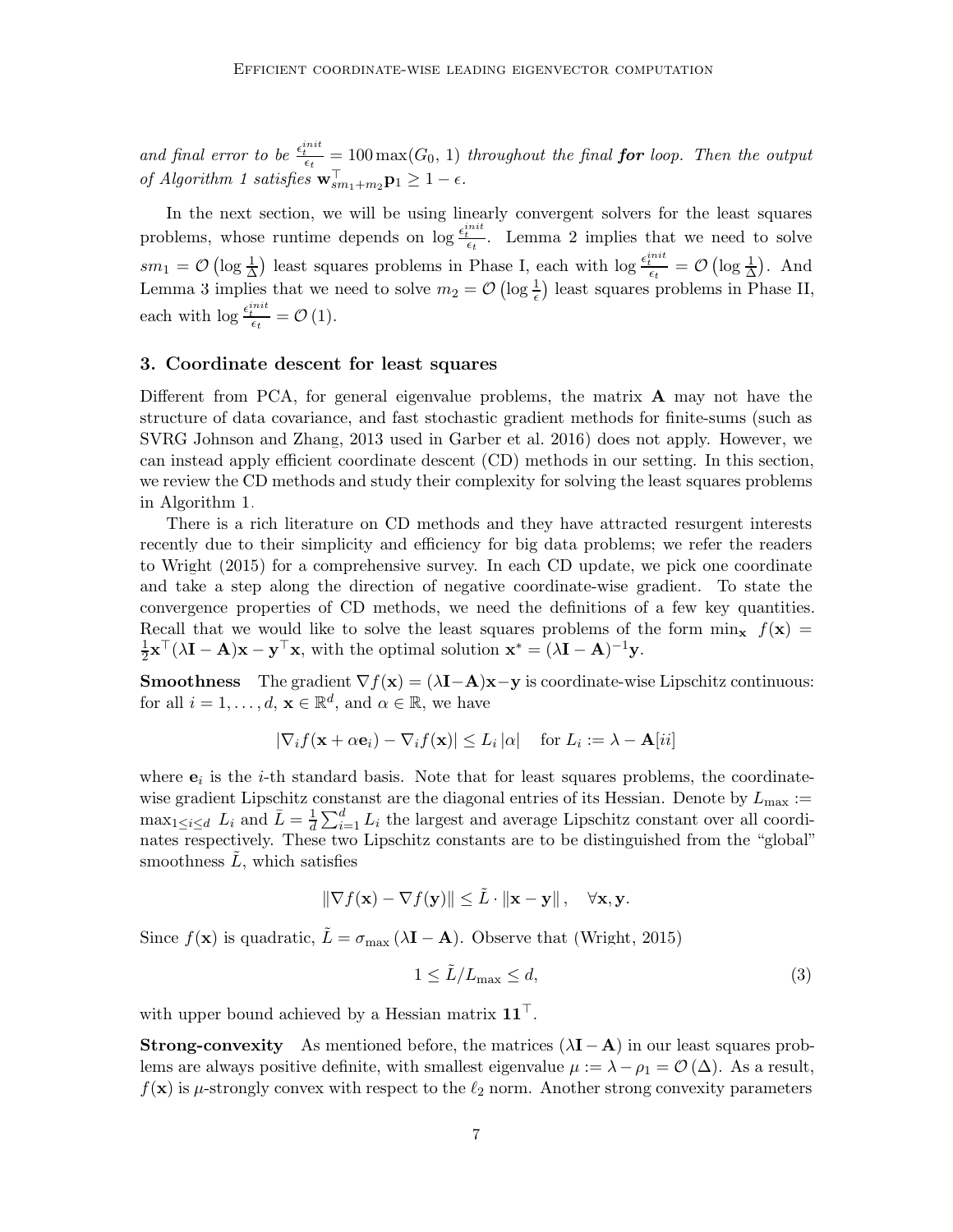| Notation        | Description                                                 | Relevant properties for least squares                                                                     |
|-----------------|-------------------------------------------------------------|-----------------------------------------------------------------------------------------------------------|
| $L_i$           | smoothness parameter for <i>i</i> -th coordinate            | $L_i := \lambda - \mathbf{A}[ii]$                                                                         |
| $\bar{L}$       | average smoothness of all coordinates                       | $\bar{L} = \lambda - \frac{1}{d} \sum_{i=1}^d \mathbf{A}[ii] = \lambda - \frac{1}{d} \sum_{i=1}^d \rho_d$ |
| $\rm \nu_{max}$ | largest smoothness of all coordinates                       | $L_{\text{max}} := \max_{1 \leq i \leq d} L_i$                                                            |
|                 | global smoothness                                           | $\tilde{L} = \lambda - \rho_d, \quad \bar{L} \le L_{\text{max}} \le \tilde{L} \le dL_{\text{max}}$        |
| $\mu$           | strong-convexity parameter in $\ell_2$ -norm                | $\mu = \lambda - \rho_1$                                                                                  |
| $\mu_L$         | strong-convexity parameter in $\lVert \cdot \rVert_L$ -norm | $\mu_L \geq \mu/(d\bar{L})$                                                                               |

<span id="page-7-0"></span>Table 2: Notation quick reference for CD methods.

we will need is  $\mu_L$  defined with respect to the norm  $||\mathbf{z}||_L = \sum_{i=1}^d \sqrt{L_i} |\mathbf{z}[i]|$ . It is shown by [Nutini et al. \(2015](#page-13-3)) that  $\mu_L \geq \mu/(d\bar{L})$ . We collect relevant parameters for CD methods in Table [2.](#page-7-0)

### 3.1 Coordinate selection

The choice of coordinate to update is a central research topic for CD methods. We now discuss several coordinate selection rules, along with convergence rates, that are most relevant in our setting.

Gauss-Southwell-Lipschitz (GSL, [Nutini et al., 2015](#page-13-3)): A greedy rule for selecting the coordinate where the coordinate with largest gradient magnitude (relative to the square root of Lipschitz constant) is chosen. The greedy rule tends to work well for high dimensional sparse problems [\(Dhillon et al., 2011](#page-12-8)).

Cyclic [\(Beck and Tetruashvili, 2013](#page-12-9)): Given an ordering of the coordinates, cyclic coordinate descent processes each coordinate exactly once according to the ordering in each pass. In the extension "essentially cyclic" rule, each coordinate is guaranteed to be chosen at least once in every  $\tau \geq d$  updates. This rule is particularly useful when the data can not fit into memory, as we can iteratively load a fraction of  $A$  and update the corresponding coordinates, and still enjoy convergence guarantee.

Accelerated randomized coordinate descent methods (ACDM): In each step, a coordinate is selected randomly, according to certain (possibly non-uniform) distribution based on the coordinate-wise Lipschitz constant. In accelerated versions of randomized CD [\(Nesterov](#page-13-4), [2012;](#page-13-4) [Lee and Sidford, 2013](#page-12-10); [Lu and Xiao](#page-12-11), [2015](#page-12-11); [Allen-Zhu et al.](#page-12-12), [2016](#page-12-12)), one can maintain auxiliary sequences of iterates to better approximate the objective function and obtain faster convergence rate, at the cost of (slightly) more involved algorithm. We implement the variant NU-ACDM by [Allen-Zhu et al. \(2016](#page-12-12)), which samples each coordinate i with probability proportional to  $\sqrt{L_i}$  and has the fastest convergence rate to date.

We provide the pseudocode of coordinate descent of the above rules in Algorithm [2.](#page-8-0)<sup>[3](#page-7-1)</sup> Note that the stepsize for the chosen coordinate j is  $\frac{1}{L_j}$ , the inverse Lipschitz constant; for least squares problems where  $f(\mathbf{x})$  is quadratic in each dimension, this stepsize exactly minimizes the function over  $\mathbf{x}[j]$  given the rest coordinates. In some sense, the GSL rule is the "optimal myopic coordinate update" [\(Nutini et al.](#page-13-3), [2015](#page-13-3)).

<span id="page-7-1"></span><sup>3.</sup> The pseudo code for accelerated randomized CD is more involved and we refer the readers to [Allen-Zhu et al. \(2016\)](#page-12-12).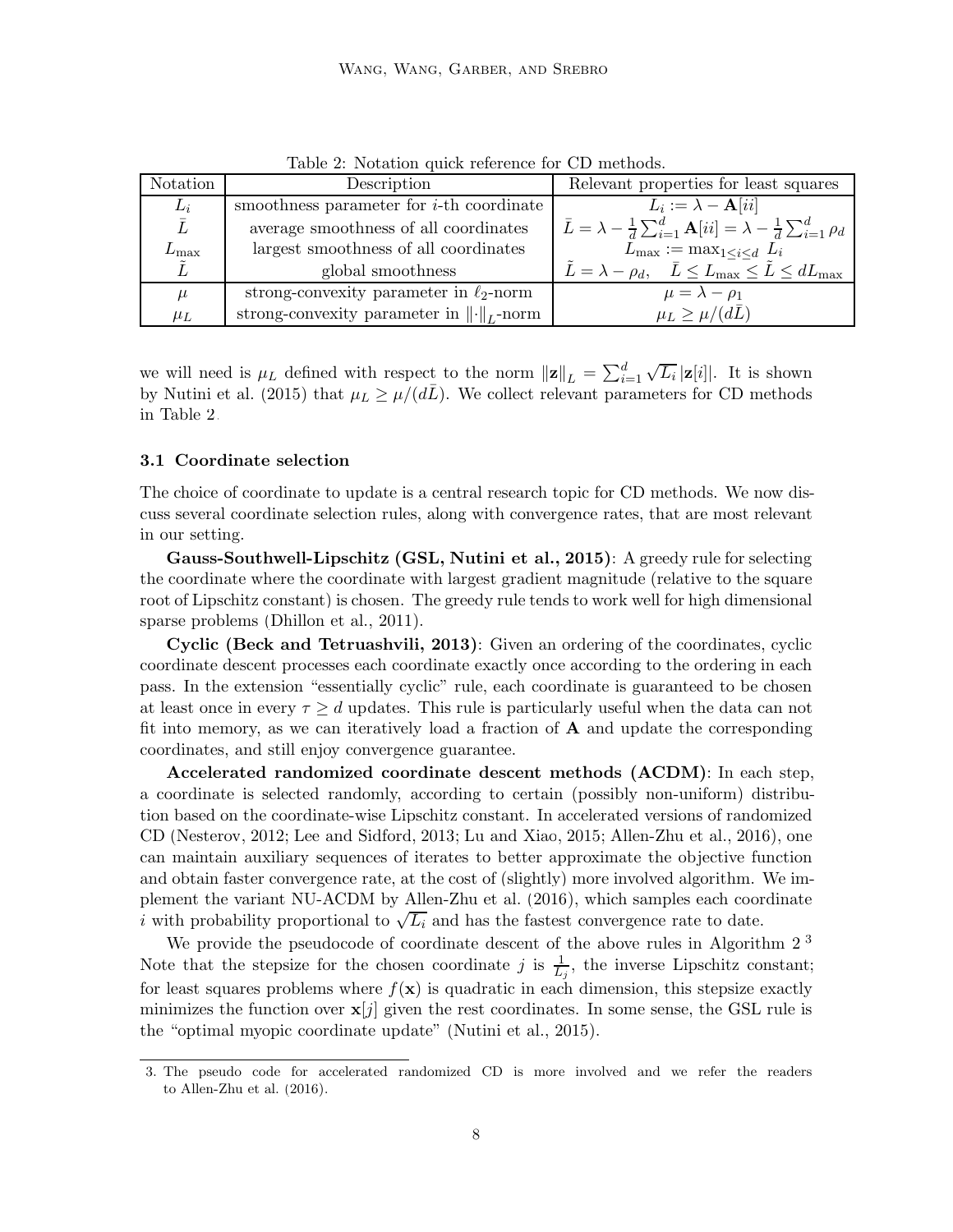<span id="page-8-0"></span>Algorithm 2 Coordinate descent for minimizing  $f(\mathbf{x}) = \frac{1}{2}\mathbf{x}^\top (\mathbf{I} - \mathbf{A})\mathbf{x} - \mathbf{y}^\top \mathbf{x}$ .

**Input:** Data  $\mathbf{A} \in \mathbb{R}^{d \times d}$ ,  $\mathbf{b} \in \mathbb{R}^{d}$ , initialization  $\mathbf{x}_0$ .

Compute gradient  $\mathbf{g} \leftarrow \lambda \mathbf{x} - \mathbf{A}\mathbf{x} - \mathbf{y}$ 

for  $t = 1, 2, \ldots, \tau$  do

Select a coordinate using one of the rules

GSL: 
$$
j \leftarrow \arg \max_{1 \leq i \leq d} \frac{|\mathbf{g}[i]|}{\sqrt{\lambda - \mathbf{A}[ii]}}
$$
  
\nCyclic:  $j \leftarrow \mod(t, d) + 1$   
\nRandom:  $j \leftarrow \text{random index} \in [1, d]$ 

Compute update:  $\delta \leftarrow -\frac{\mathbf{g}[j]}{\lambda - \mathbf{A}[jj]}$ <br>Update coordinate:  $\mathbf{x}_t \leftarrow \mathbf{x}_{t-1} + \delta \cdot \mathbf{e}_j$ Update gradient:

$$
\mathbf{g} \leftarrow \mathbf{g} - \delta \cdot \mathbf{A}[:j], \qquad \mathbf{g}[j] \leftarrow \mathbf{g}[j] + \lambda \delta
$$

end for **Output:**  $x_{\tau}$  is the approximate solution.

Connection to the greedy selection rule of [Lei et al. \(2016](#page-12-3)) Given the current estimate x, the coordinate-wise power method of [Lei et al. \(2016](#page-12-3)) selects the following coordinate to be updated:  $\arg \max_i |c[i]|$  where  $c = \frac{Ax}{x^\top Ax} - x$ , i.e., the coordinate that would be updated the most if a full power iteration were performed. Their selection rule is equivalent to choosing the largest element of  $((\mathbf{x}^\top \mathbf{A} \mathbf{x})\mathbf{I} - \mathbf{A})\mathbf{x}$ , where  $\mathbf{x}^\top \mathbf{A} \mathbf{x}$  is the current (lower) estimate of the eigenvalue  $\rho_1$ . On the other hand, the greedy Gauss-Southwell rule for our method chooses the largest element of the gradient  $(\lambda I - A)x - y$ , where y is an earlier estimate of the eigenvector and  $\lambda$  is an upper estimate of  $\rho_1$ .

### 3.2 Convergence properties

<span id="page-8-1"></span>**Lemma 4** (Iteration complexity of CD methods from the literature). The numbers of coordi-nate updates for Algorithm [2](#page-8-0) to achieve  $f(\mathbf{x}_{\tau})-f_{*} \leq \epsilon'$  where  $f_{*} = \min_{\mathbf{x}} f(\mathbf{x})$ , using different coordinate selection rules, are  $\mathcal{O}\left(\frac{1}{\mu_1}\right)$  $\frac{1}{\mu_L}$  ⋅ log  $\frac{f(\mathbf{x}_0)-f_*}{\epsilon'}$  for GSL,  $\mathcal{O}\left(\frac{dL_{\max}(1+d\tilde{L}^2/L_{\max}^2)}{\mu} \cdot \log \frac{f(\mathbf{x}_0)-f_*}{\epsilon'}\right)$ for Cyclic, and  $\mathcal{O}\left(\frac{\sum_{i=1}^d \sqrt{\mu}}{\sqrt{\mu}}\right)$  $\frac{-1}{\sqrt{\mu}}\frac{\sqrt{L_i}}{\sqrt{L_i}}$  $\frac{\sqrt{L_i}}{\overline{\mu}} \cdot \log \frac{f(\mathbf{x}_0)-f_*}{\epsilon'}\right)$  for NU-ACDM.

Lemma [4](#page-8-1) implies that the coordinate descent methods converges linearly for our strongly convex objective: the suboptimality decreases at different geometric rates for each method. Most remarkable is the time complexity of ACDM which has dependence on  $\frac{1}{\sqrt{2}}$  $\frac{1}{\overline{\mu}}$ : as we mentioned earlier, the strong convexity parameter  $\mu$  for our least squares problems (in the accurate regime) are of the order  $\Delta$ , thus instantiating the shift-and-invert power method with ACDM leads to a total time complexity of which depends on  $\frac{1}{\sqrt{2}}$  $\frac{1}{\Delta}$ . In comparison, the total time complexity of standard power method depends on  $\frac{1}{\Delta}$  $\frac{1}{\Delta}$ ). Thus we expect our algorithm to be much faster when the eigengap is small.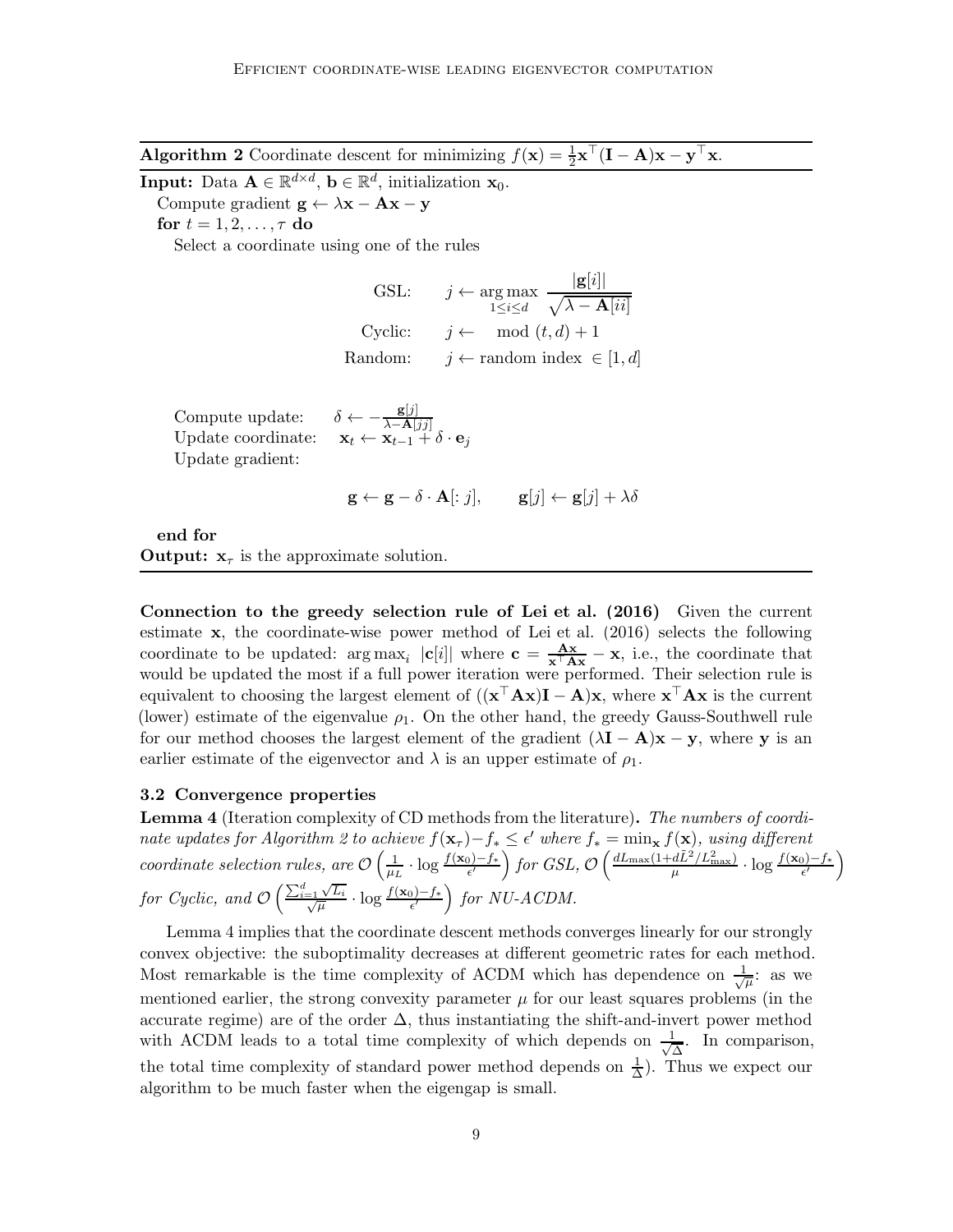It is also illuminating to compare ACDM with full gradient descent methods. The iteration complexity to achieve the same accuracy is  $\mathcal O$  $\left(\frac{\sqrt{\tilde{L}}}{\sqrt{\mu}}\right)$ for accelerated gradient descent (AGD, [Nesterov, 2004\)](#page-13-5). However, each full gradient calculation cost  $\mathcal{O}(d^2)$  (not taking into  $\alpha$  account the sparsity) and thus the total time complexity for AGD is  $\mathcal{O}\left(\frac{d^2\sqrt{L}}{\sqrt{\mu}}\right)$  $\bigg)$ . In contrast, each update of ACDM costs  $\mathcal{O}(d)$ , giving a total time complexity of  $\mathcal{O}\left(\frac{d\sum_{i=1}^{d}\sqrt{d}}{\sqrt{\mu}}\right)$  $\frac{L_{i=1}^{i} \sqrt{L_i}}{\sqrt{\mu}}$  $\frac{1}{\mu} \frac{\sqrt{L_i}}{\mu}$ . In view of [\(3\)](#page-6-0), we have  $\frac{d\sum_{i=1}^{d} \sqrt{d}}{\sqrt{d}}$  $\frac{d}{d\sqrt{\mu}} \frac{\sqrt{L_i}}{\sqrt{\mu}} \leq \frac{d^2\sqrt{2L_i}}{\sqrt{2L_i}}$  $\sqrt{\frac{L_{\text{max}}}{\sqrt{\mu}}} \leq \frac{d^2\sqrt{\tilde{L}}}{\sqrt{\mu}}$ , and thus ACDM is typically more efficient than AGD (and in the extreme case of all but one  $L_i$  being 0, the rate of ACDM is d times better). It is also observed empirically that ACDM outperforms AGD and the celebrated conjugate gradient method for solving least squares problems [\(Lee and Sidford,](#page-12-10) [2013](#page-12-10); [Allen-Zhu et al.](#page-12-12), [2016\)](#page-12-12).

Although the convergence rates of GSL and cyclic rules are inferior than that of ACDM, we often observe competitive empirical performance from them. They are easier to implement and can be the method of choice in certain scenariors (e.g., cyclic coordinate descent may be employed when the data can not fit in memory). Finally, we remark that our general scheme and conclusion carries over to the case of block and parallel coordinate descent methods [\(Bradley et al.](#page-12-13), [2011](#page-12-13); [Richtarik and Takac, 2014](#page-13-6)), where more than one coordinate are updated in each step.

#### 3.3 Putting it all together

Our proposed approach consists of instantiating Algorithm 1 with the different least squares optimizers (LSO) presented in Algorithm 2. Our analysis of the total time complexity thus combines the iteration complexity of shift-and-invert and the time complexity of the CD methods. First, by Lemma [2](#page-5-1) the time complexity of Phase I is not dominant because it is independent of the final error  $\epsilon$ . Second, by Lemma [3](#page-5-2) we need to solve log  $\frac{d}{\epsilon}$  subproblem, each with constant ratio between initial and final suboptimality. Third, according to Lemma [4](#page-8-1) and noting  $\lambda = \rho_1 + \mathcal{O}(1) \cdot \Delta$ , the number of coordinate updates for solving each subproblem is  $\mathcal{O}\left(\frac{1}{\mu}\right)$  $\left(\frac{1}{\mu_L}\right) \,=\, \mathcal{O}\left(\frac{\mathit{d}(\rho_1-\frac{1}{d}\sum_{i=1}^d \rho_d)}{\Delta}\right)$ ∆ for GSL, and  $\mathcal{O}\left(\frac{\sum_{i=1}^{d} \sqrt{\mu}}{\sqrt{\mu}}\right)$  $\frac{-1}{\sqrt{\mu}}\frac{\sqrt{L_i}}{L}$  $\left(\frac{\sqrt{L_i}}{\overline{\mu}}\right)\,=\,\mathcal{O}\left(\frac{\frac{1}{d}\sum_{i=1}^d\sqrt{\rho_1-\mathbf{A}_{ii}}}{\sqrt{\Delta}}\right)$  $\setminus$ for ACDM. Since each coordinate update costs  $\mathcal{O}(d)$  time, we obtain the time complexity of our algorithms given in Table [1.](#page-2-0)

#### 3.4 Extensions

Our algorithms can be easily extended to several other settings. Although our analysis have assumed that  $\bf{A}$  is positive semidefinite, given an estimate of the maximum eigenvalue, the shift-and-invert algorithm can always convert the problem into a series of convex least squares problems, regardless of whether  $A$  is positive semidefinite, and so CD methods can be applied with convergence guarantee. To extract the tailing eigenvector of  $\bf{A}$ , one can equivalently extract the top eigenvector of  $-A$ . Futhermore, extracting the top singular vectors of a non-symmetric matrix  $\bf{A}$  is equivalent to extracting the top eigenvectors of .

 $\left[ \begin{array}{cc} 0 & \mathbf{A}^{\top} \ \mathbf{A} & \mathbf{0} \end{array} \right]$ 

To extend our algorithms to extracting multiple top eigenvectors, we can use the "peeling" procedure: we iteratively extract one eigenvector at a time, removing the already ex-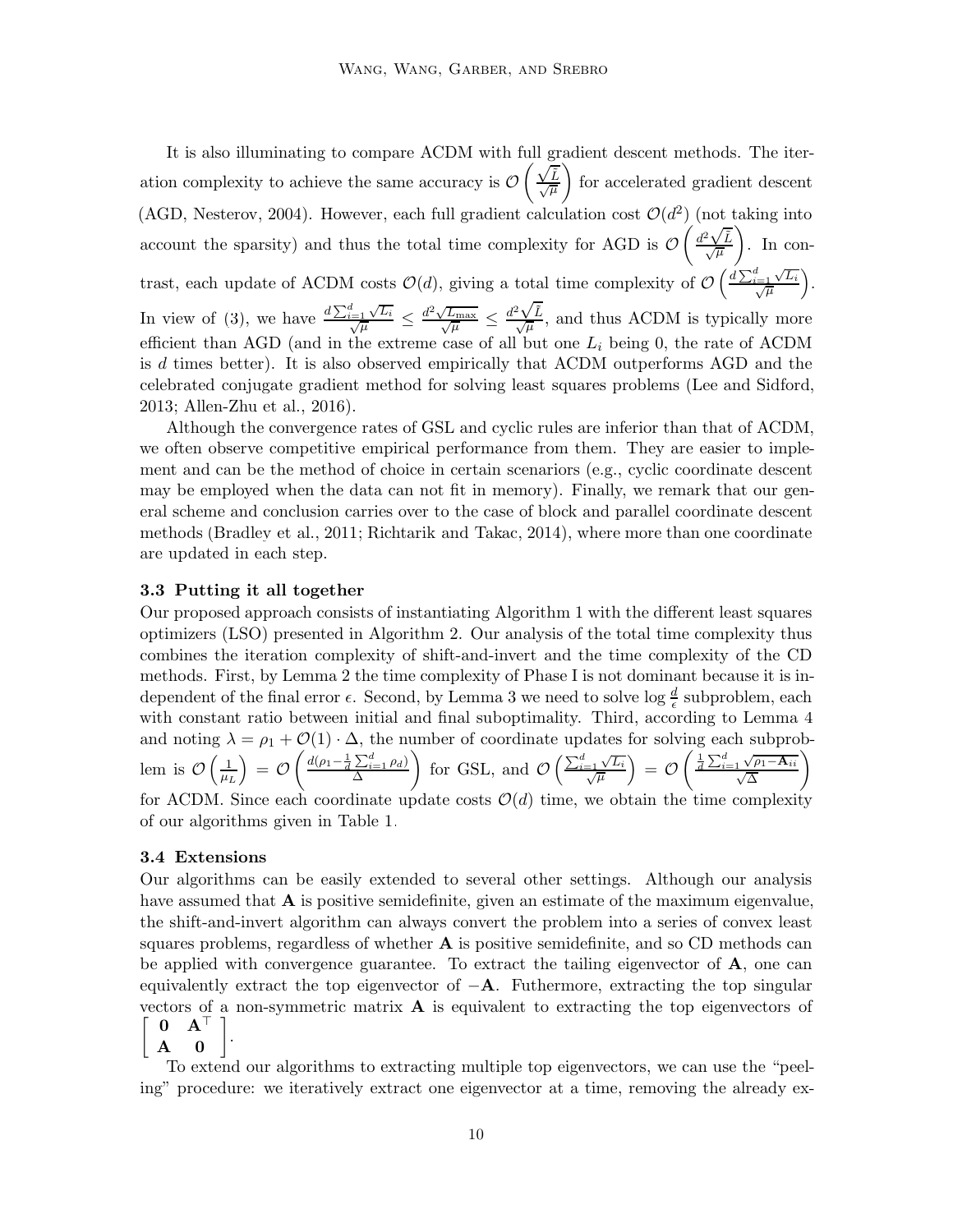

<span id="page-10-0"></span>Figure 1: Comparison of the alignment suboptimality  $(1 - (\mathbf{w}_t^{\top} \mathbf{p}_1)^2)$  vs. number of coordinate passes) of various algorithms for computing the leading eigenvector on synthetic datasets with slowly decaying spectrum (left panel) and spiked spectrum (right panel).

tracted component from the data matrix before extracting the new direction. For example, to extract  $\mathbf{p}_2$ , we can equivalently extract the top eigenvector of  $\mathbf{A}' = (\mathbf{I} - \mathbf{p}_1 \mathbf{p}_1^{\top}) \mathbf{A} (\mathbf{I} - \mathbf{p}_1 \mathbf{p}_1^{\top})$ . And note that we do not need to explicitly compute and store  $A'$  which may be less sparse than A; all we need in CD methods are columns of A' which can be evaluated by  $\mathcal{O}(d)$ vector operations, e.g.,  $\mathbf{A}'[:j] = (\mathbf{I} - \mathbf{p}_1 \mathbf{p}_1^{\top}) \cdot (\mathbf{A}[:,j] - \mathbf{p}_1[j] \cdot (\mathbf{A}\mathbf{p}_1))$  by storing  $\mathbf{A}\mathbf{p}_1 \in \mathbb{R}^d$ . We refer the readers to [Allen-Zhu and Li \(2016\)](#page-12-1) for a careful analysis of the accuracy in solving each direction and the runtime.

#### 4. Experiments

We now demonstrate the efficiency of our algorithms, denoted as  $SI$  (shift-and-invert) + least squares solvers. We also include AGD as a solver since SI+AGD gives the same time complexity as Lanczos.

Synthetic datasets We first generate synthetic datasets to validate the fast convergence of our algorithms. Our test matrix has the form  $\mathbf{A} = \mathbf{U} \mathbf{S} \mathbf{U}^{\top}$ , where U is a random rotation matrix and we tried two types of spectrum: i) the slowly decaying spectrum where  $S = diag(1, 1 - \Delta, 1 - 2\Delta, \ldots)$ ; and ii) the spiked spectrum where  $S = diag(1, 1 - \Delta, 1 - \Delta, \ldots)$  $\Delta, \ldots, 1-\Delta$ ). The parameter  $\Delta$  (which is also the eigengap of **A**) controls the decay of the spectrum of  $\bf{A}$ . We use 4 passes of coordinate updates (each pass has d coordinate updates) for SI-Cyclic, SI-GSL and SI-ACDM, and 4 accelerated gradient updates for SI-AGD, to approximately solve the least squares problems [\(1\)](#page-3-0), and set  $\Delta = 0.0001$  in Algorithm 1.

We test several settings of dimension d and  $\delta$ , and the results are summarized in Figure [1.](#page-10-0) Observe that in most cases, CPM/SGCD indeed converge faster than the standard power method, justifying the intuition that some coodinates are more important than others.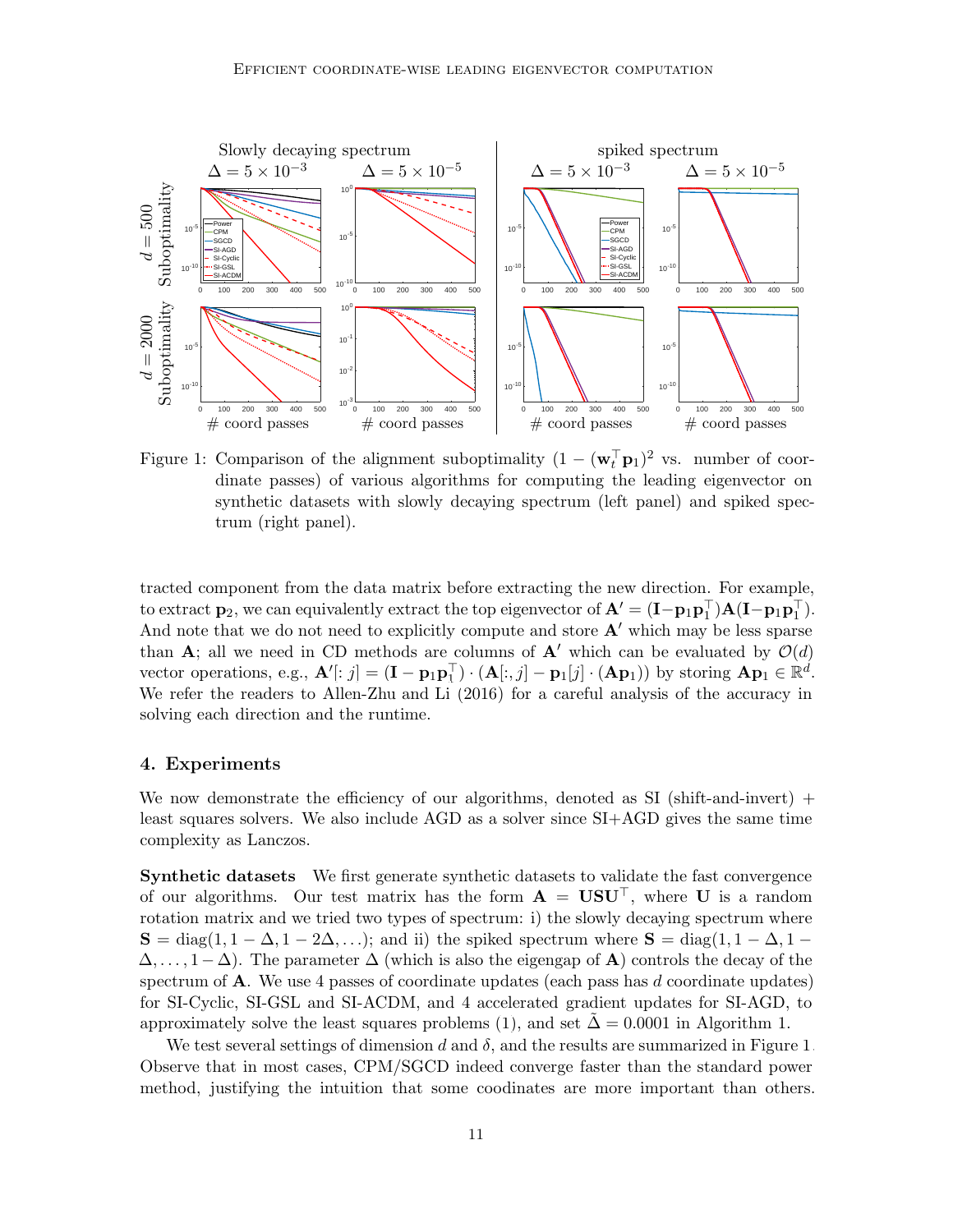

<span id="page-11-2"></span>Figure 2: Comparison of the runtime efficiency  $(\rho_1 - \mathbf{w}_t^{\top} \mathbf{A} \mathbf{w}_t)$  vs. run time in seconds) of various algorithms for computing the leading eigenvector on real-world network datasets.

Furthermore, our algorithm significantly improve over CPM/SGCD for accurate estimate of the top eigenvector, especially when  $\Delta$  is small, validating the superior convergence rates of our methods. In the extreme case of the spiked covariance in Figure [1](#page-10-0) (right panel) where other approaches converges extremely slowly when  $\Delta$  is small, while our methods still converges fast, and has milder dependence on  $\Delta$ .

Real-world datasets A major source of large-scale sparse eigenvalue problem in machine learning comes from graph-related applications (Shi [and Malik](#page-13-7), [2000](#page-13-7); [Ng et al.](#page-13-8), [2002](#page-13-8); [Fowlkes et al., 2004](#page-12-14)). We now examine the efficiency of the proposed algorithms on sev-eral large-scale networks datasets with up to a few million nodes<sup>[4](#page-11-0)</sup>. Let **W** be the (binary) adjacency matrix of each network, our goal is to compute the top eigenvectors for the corresponding normalized graph Laplacian matrix [\(von Luxburg, 2007](#page-13-9)) defined as  $\mathbf{A} = \mathbf{D}^{-1/2}(\mathbf{D} - \mathbf{W})\mathbf{D}^{-1/2}$ , where  $\mathbf{D}$  is a diagonal matrix containing the degrees of each node on the diagonal. This task can be extended to computing a low-rank approximation of the normalized graph Laplacian [\(Gittens and Mahoney, 2013](#page-12-15)).<sup>[5](#page-11-1)</sup>

The results are summarized in Figure  $2<sup>6</sup>$  $2<sup>6</sup>$  $2<sup>6</sup>$  We observe that the proposed methods usually improves over CPM and SGCD, with up to 5x speedup in runtime over CPM/SGD depending on the dataset.

<sup>4.</sup> <http://snap.stanford.edu/data/index.html>

<span id="page-11-1"></span><span id="page-11-0"></span><sup>5.</sup> We did experiment with the original task of [Lei et al. \(2016](#page-12-3)). For their task, our algorithms do not significantly improve over CPM/SGCD because the gap of the unnormalized adjacency matrix  $W$  is quite large.

<span id="page-11-3"></span><sup>6.</sup> For real data, we do not have the ground truth leading eigenvector and it is hard to accurately estimate it when  $\Delta \to 0$ . So we measure the suboptimality in the objective which is more stable.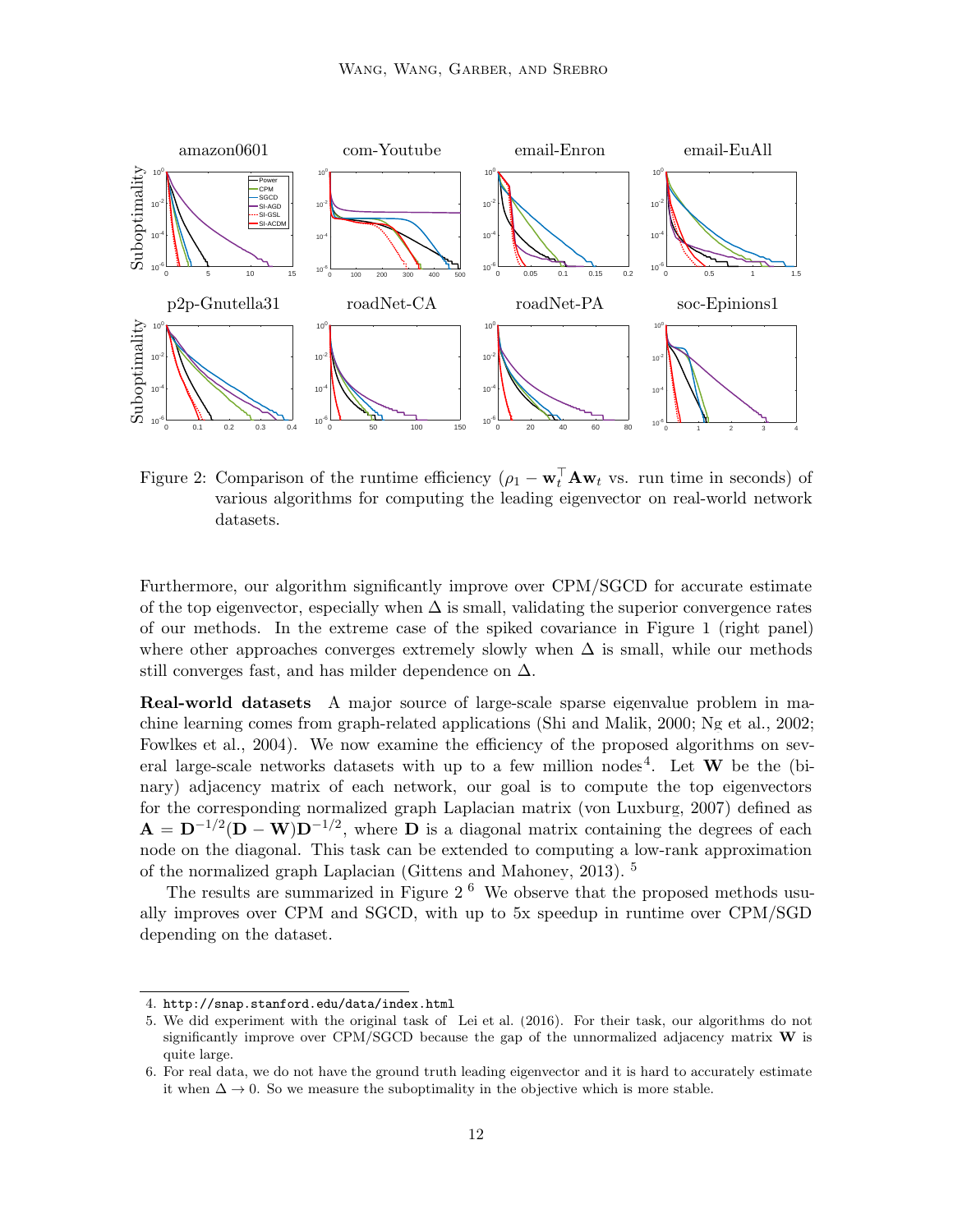# References

- <span id="page-12-1"></span>Zeyuan Allen-Zhu and Yuanzhi Li. LazySVD: Even faster SVD decomposition yet without agonizing pain. In NIPS, 2016.
- <span id="page-12-12"></span>Zeyuan Allen-Zhu, Zheng Qu, Peter Richtarik, and Yang Yuan. Even faster accelerated coordinate descent using non-uniform sampling. In ICML, 2016.
- <span id="page-12-9"></span>Amir Beck and Luba Tetruashvili. On the convergence of block coordinate descent type methods. SIAM J. Imaging Sciences, 23(4):2037–2060, 2013.
- <span id="page-12-13"></span>Joseph Bradley, Aapo Kyrola, Daniel Bickson, and Carlos Guestrin. Parallel coordinate descent for l1-regularized loss minimization. In ICML, 2011.
- <span id="page-12-8"></span>Inderjit Dhillon, Pradeep Ravikumar, and Ambuj Tewari. Nearest neighbor based greedy coordinate descent. In NIPS, 2011.
- <span id="page-12-14"></span>Charless Fowlkes, Serge Belongie, Fan Chung, and Jitendra Malik. Spectral grouping using the Nyström method. IEEE Trans. Pattern Analysis and Machine Intelligence,  $26(2)$ : 214–225, 2004.
- <span id="page-12-4"></span>Dan Garber and Elad Hazan. Fast and simple PCA via convex optimization. arXiv:1509.05647 [math.OC], 2015.
- <span id="page-12-0"></span>Dan Garber, Elad Hazan, Chi Jin, Sham M. Kakade, Cameron Musco, Praneeth Netrapalli, and Aaron Sidford. Faster eigenvector computation via shift-and-invert preconditioning. In ICML, 2016.
- <span id="page-12-6"></span>Rong Ge, Chi Jin, Sham M. Kakade, Praneeth Netrapalli, and Aaron Sidford. Efficient algorithms for large-scale generalized eigenvector computation and canonical correlation analysis. In ICML, 2016.
- <span id="page-12-15"></span>Alex Gittens and Michael Mahoney. Revisiting the Nystrom method for improved largescale machine learning. In ICML, 2013.
- <span id="page-12-2"></span>Gene H. Golub and Charles F. van Loan. Matrix Computations. third edition, 1996.
- <span id="page-12-5"></span>Moritz Hardt and Eric Price. The noisy power method: A meta algorithm with applications. In NIPS, 2014.
- <span id="page-12-7"></span>Rie Johnson and Tong Zhang. Accelerating stochastic gradient descent using predictive variance reduction. In NIPS, 2013.
- <span id="page-12-10"></span>Yin Tat Lee and Aaron Sidford. Efficient accelerated coordinate descent methods and faster algorithms for solving linear systems. In Proc. of the 54th Annual Symposium on Foundations of Computer Science (FOCS 2013), 2013.
- <span id="page-12-3"></span>Qi Lei, Kai Zhong, and Inderjit S. Dhillon. Coordinate-wise power method. In NIPS, 2016.
- <span id="page-12-11"></span>Zhaosong Lu and Lin Xiao. On the complexity analysis of randomized block-coordinate descent methods. Math. Prog., 152(1):615–642, 2015.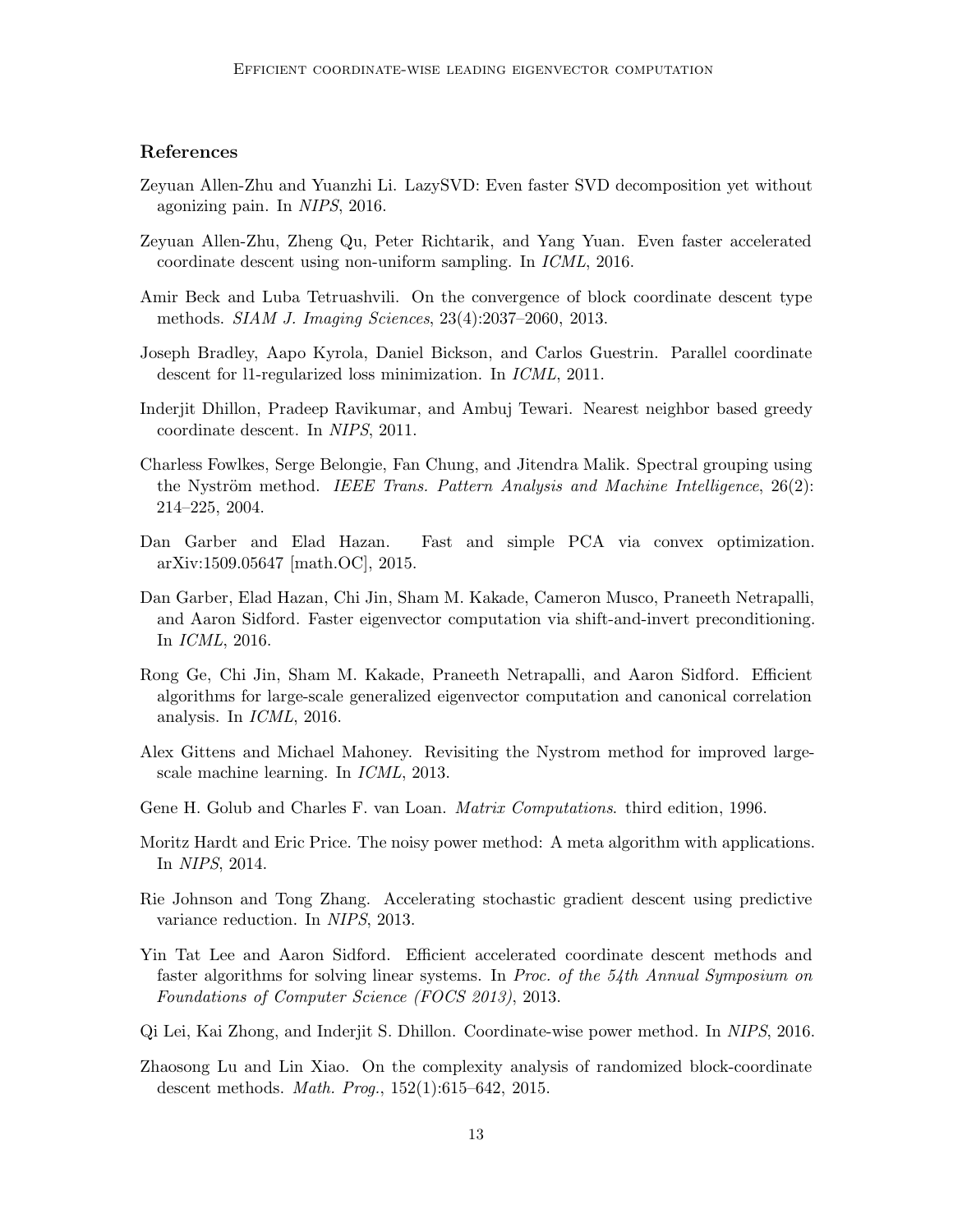- <span id="page-13-5"></span>Y. Nesterov. *Introductory Lectures on Convex Optimization. A Basic Course*. Number 87 in Applied Optimization. 2004.
- <span id="page-13-4"></span>Yu. Nesterov. Efficiency of coordinate descent methods on huge-scale optimization problems. SIAM Journal on Optimization, 22(2):341–362, 2012.
- <span id="page-13-8"></span>A. Y. Ng, M. I. Jordan, and Y. Weiss. On spectral clustering: Analysis and an algorithm. In NIPS, 2002.
- <span id="page-13-3"></span>Julie Nutini, Mark Schmidt, Issam H. Laradji, Michael Friedlander, and Hoyt Koepke. Coordinate descent converges faster with the gauss-southwell rule than random selection. In ICML, 2015.
- <span id="page-13-6"></span>Peter Richtarik and Martin Takac. Parallel coordinate descent methods for big data optimization. Math. Prog., pages 1–52, 2014.
- <span id="page-13-0"></span>Ohad Shamir. A stochastic PCA and SVD algorithm with an exponential convergence rate. In ICML, 2015.
- <span id="page-13-7"></span>Jianbo Shi and Jitendra Malik. Normalized cuts and image segmentation. IEEE Trans. Pattern Analysis and Machine Intelligence, 22(8):888–905, 2000.
- <span id="page-13-9"></span>Ulrike von Luxburg. A tutorial on spectral clustering. Statistics and Computing,  $17(4)$ : 395–416, December 2007.
- <span id="page-13-2"></span>Weiran Wang, Jialei Wang, Dan Garber, and Nathan Srebro. Globally convergent stochastic optimization for canonical correlation analysis. In NIPS, 2016.

<span id="page-13-1"></span>Stephen J. Wright. Coordinate descent algorithms. Math. Prog., 2015.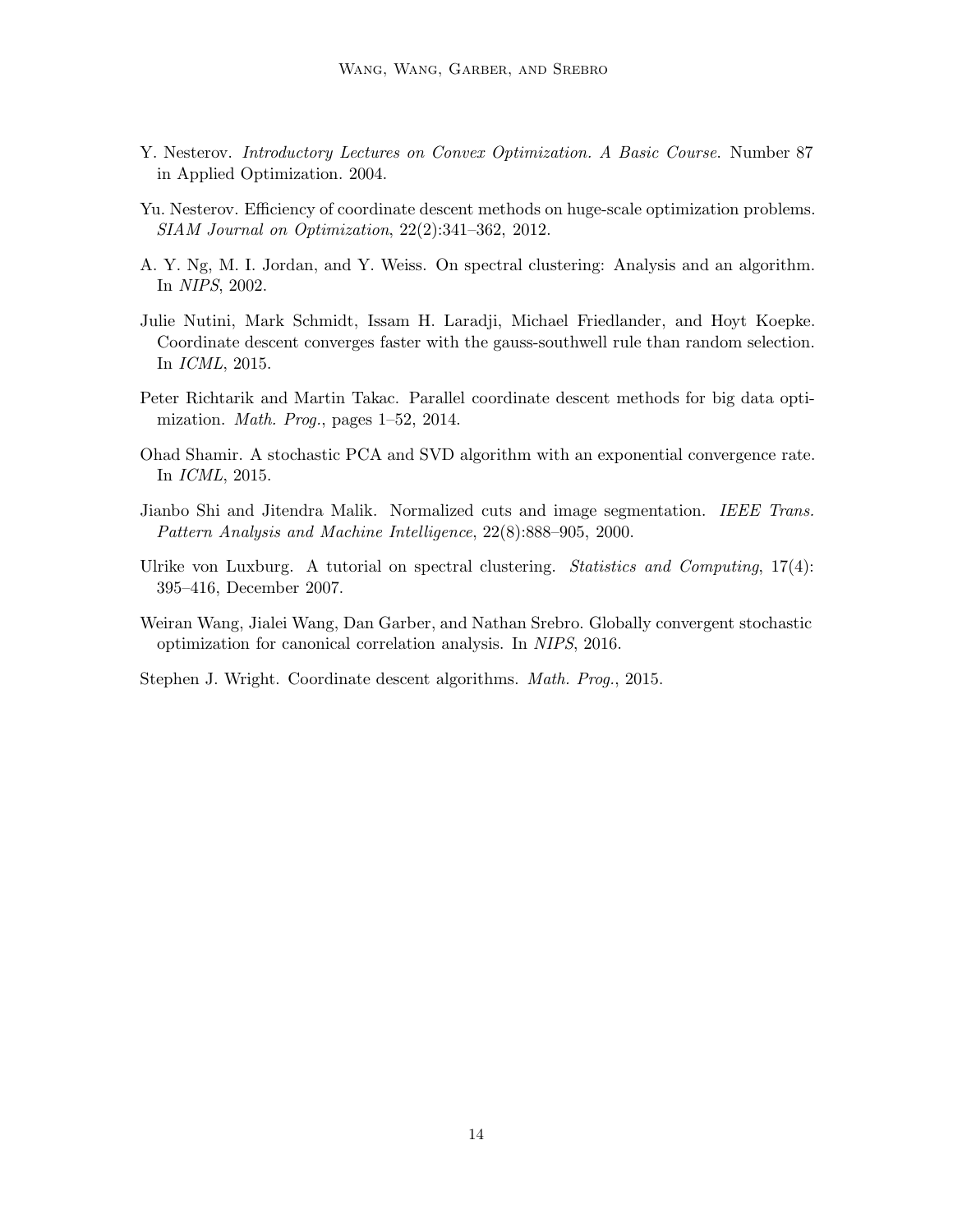# <span id="page-14-2"></span>Appendix A. Auxiliary Lemmas

<span id="page-14-1"></span>**Lemma 5.** Consider a positive semidefinite matrix  $A \in \mathbb{R}^{d \times d}$  with eigenvalues  $\rho_1 \geq \cdots \geq$  $\rho_d \geq 0$  and corresponding eigenvectors  $\mathbf{p}_1,\ldots,\mathbf{p}_d$ . For a unit vector **v** satisfying  $\mathbf{v}^\top \mathbf{p}_1 \geq$  $1 - \epsilon$  where  $\epsilon \in (0, 1)$ , we have

$$
\mathbf{v}^\top \mathbf{A} \mathbf{v} \ge \rho_1 (1 - 2\epsilon).
$$

Proof. By direct calculation, we obtain

$$
\mathbf{v}^{\top} \mathbf{A} \mathbf{v} = \mathbf{v}^{\top} \left( \sum_{i=1}^{d} \rho_{i} \mathbf{p}_{i} \mathbf{p}_{i}^{\top} \right) \mathbf{v}
$$

$$
= \sum_{i=1}^{d} \rho_{i} \left( \mathbf{v}^{\top} \mathbf{p}_{i} \right)^{2}
$$

$$
\geq \rho_{1} (\mathbf{v}^{\top} \mathbf{p}_{1})^{2}
$$

$$
\geq \rho_{1} (1 - \epsilon)^{2}
$$

$$
\geq \rho_{1} (1 - 2\epsilon).
$$

 $\Box$ 

<span id="page-14-4"></span>**Lemma 6.** For two nonzero vectors  $\mathbf{a}, \mathbf{b} \in \mathbb{R}^d$ , we have

$$
\left\| \frac{\mathbf{a}}{\|\mathbf{a}\|} - \frac{\mathbf{b}}{\|\mathbf{b}\|} \right\| \leq 2 \frac{\|\mathbf{a} - \mathbf{b}\|}{\|\mathbf{a}\|}.
$$

Proof. By direct calculation, we obtain

$$
\left\| \frac{\mathbf{a}}{\|\mathbf{a}\|} - \frac{\mathbf{b}}{\|\mathbf{b}\|} \right\| \le \left\| \frac{\mathbf{a}}{\|\mathbf{a}\|} - \frac{\mathbf{b}}{\|\mathbf{a}\|} \right\| + \left\| \frac{\mathbf{b}}{\|\mathbf{a}\|} - \frac{\mathbf{b}}{\|\mathbf{b}\|} \right\|
$$

$$
= \frac{\|\mathbf{a} - \mathbf{b}\|}{\|\mathbf{a}\|} + \|\mathbf{b}\| \cdot \frac{\|\mathbf{a}\| - \|\mathbf{b}\|}{\|\mathbf{a}\| \|\mathbf{b}\|}
$$

$$
\le \frac{\|\mathbf{a} - \mathbf{b}\|}{\|\mathbf{a}\|} + \frac{\|\mathbf{a} - \mathbf{b}\|}{\|\mathbf{a}\|}
$$

$$
= 2 \frac{\|\mathbf{a} - \mathbf{b}\|}{\|\mathbf{a}\|}
$$

where we have used the triangle inequality in the second inequality.

# <span id="page-14-0"></span>Appendix B. Analysis of inexact power method in different regimes

<span id="page-14-3"></span>Lemma 7 (Iteration complexity of inexact power method). Consider the following inexact shift-and-invert power iterations: for  $t = 1, \ldots$ ,

$$
\tilde{\mathbf{w}}_t \approx \argmin_{\mathbf{w}} f_t(\mathbf{w}) = \frac{1}{2} \mathbf{w}^\top (\lambda \mathbf{I} - \mathbf{A}) \mathbf{w} - \mathbf{w}_{t-1}^\top \mathbf{w},
$$

$$
\mathbf{w}_t \leftarrow \frac{\tilde{\mathbf{w}}_t}{\|\tilde{\mathbf{w}}_t\|},
$$

where  $f_t(\tilde{\mathbf{w}}_t) \leq \min_{\mathbf{w}} f_t(\mathbf{w}) + \epsilon_t$ .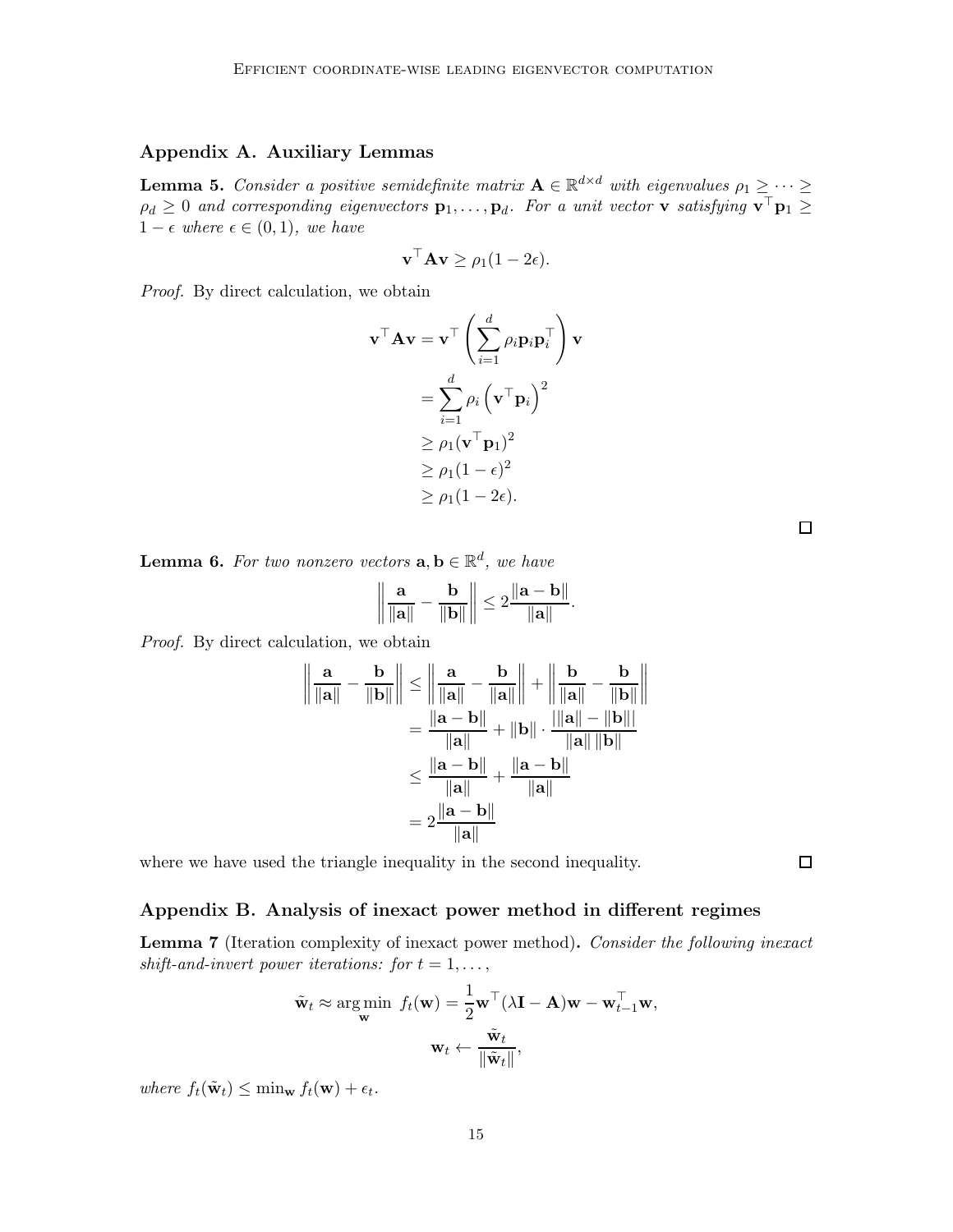• (Crude regime) Define  $T_1 = \left[\frac{2}{\epsilon}\right]$  $\frac{2}{\epsilon} \log \left( \frac{4}{\epsilon \xi_{01}^2} \right)$ . Assume that for all  $t = 1, \ldots, T_1$ , the error in minimizing  $f_t(\mathbf{w})$  satisfies

$$
\epsilon_t \leq \frac{\epsilon^2 \beta_d^2}{128\beta_1} \left( \frac{(2\beta_1/\beta_d) - 1}{(2\beta_1/\beta_d)^{T_1} - 1} \right)^2.
$$

Then we have  $\mathbf{w}_{T_1}^{\top}(\lambda - \mathbf{A})^{-1}\mathbf{w}_{T_1} \geq (1 - \epsilon)\beta_1$ .

• (Accurate regime) Define  $G_0 :=$  $\frac{\sqrt{\sum_{i=2}^d \xi_{0i}^2/\beta_i}}{\sqrt{\xi_{01}^2/\beta_1}}$ . Assume that for all  $t \ge 1$ , the error in minimizing  $f_t(\mathbf{w})$  satisfies

$$
\epsilon_t \le \min\left(\sum_{i=2}^d \xi_{(t-1)i}^2/\beta_i, \ \xi_{(t-1)1}^2/\beta_1\right) \cdot \frac{(\beta_1 - \beta_2)^2}{32}.
$$

Let 
$$
\gamma = \frac{3\beta_1 + \beta_2}{\beta_1 + 3\beta_2} > 1
$$
 and  $T_2 = \left[\frac{1}{2}\log_{\gamma}\left(\frac{G_0^2}{\epsilon}\right)\right]$ . Then we have  $\mathbf{w}_t^{\top}\mathbf{p}_1 \ge 1 - \epsilon$  for all  $t \ge T_2$ .

*Proof.* In the following, we use the shorthand  $\mathbf{M}_{\lambda} = (\lambda \mathbf{I} - \mathbf{A})^{-1}$ . Observe that

<span id="page-15-0"></span>
$$
\mathbf{p}_i^{\top} \mathbf{M}_{\lambda} \mathbf{p}_i = \beta_i, \quad \text{for} \quad i = 1, \dots, d,
$$
  

$$
\mathbf{p}_i^{\top} \mathbf{M}_{\lambda} \mathbf{p}_j = 0, \quad \text{for} \quad i \neq j.
$$

Let the exact solution to the least squares problem  $\min_{\mathbf{w}} f_t(\mathbf{w})$  be  $\tilde{\mathbf{w}}_t^* = \mathbf{M}_{\lambda} \mathbf{w}_{t-1}$ . If we obtain an approximate solution  $\tilde{\mathbf{w}}_t$  such that  $f_t(\tilde{\mathbf{w}}_t) - f_t(\tilde{\mathbf{w}}_t^*) = \epsilon_t$ , it follows from the quadratic objective that

$$
\epsilon_t = \frac{1}{2} \left( \tilde{\mathbf{w}}_t - \tilde{\mathbf{w}}_t^* \right)^{\top} \mathbf{M}_{\lambda}^{-1} \left( \mathbf{w}_t - \mathbf{w}_t^* \right) = \frac{1}{2} \left\| \tilde{\mathbf{w}}_t - \tilde{\mathbf{w}}_t^* \right\|_{\mathbf{M}_{\lambda}^{-1}}^2.
$$
 (4)

Furthermore, we have for the exact solution that

$$
\tilde{\mathbf{w}}_t^* = \mathbf{M}_{\lambda} \mathbf{w}_{t-1} = \mathbf{M}_{\lambda} \sum_{i=1}^d \xi_{(t-1)i} \mathbf{p}_i = \sum_{i=1}^d \beta_i \xi_{(t-1)i} \mathbf{p}_i.
$$
\n(5)

**Crude regime** For the crude regime, we denote by n the number of eigenvalues of  $M<sub>\lambda</sub>$ that are greater than or equal to  $\left(1 - \frac{\epsilon}{4}\right)$  $\frac{\epsilon}{4}$ )  $\beta_1$ .

We will relate the iterates of inexact power method to those of the exact power method

<span id="page-15-1"></span>
$$
\tilde{\mathbf{v}}_t \leftarrow \mathbf{M}_{\lambda} \mathbf{v}_{t-1}, \qquad \mathbf{v}_t \leftarrow \frac{\tilde{\mathbf{v}}_t}{\|\tilde{\mathbf{v}}_t\|}, \qquad t = 1, \dots
$$

from the same initialization  $\mathbf{v}_0 = \mathbf{w}_0$ .

On the one hand, we can show that exact power iterations converges quickly for eigenvalue estimation. Since  $\mathbf{v}_t = \frac{\mathbf{M}_\lambda^t \mathbf{v}_0}{\|\mathbf{M}_t^t\|_{\mathcal{W}_0}}$  $\left\Vert \mathbf{M}_{\lambda}^{t}\mathbf{v}_{0}\right\Vert$ and  $\mathbf{M}_{\lambda}^{t} \mathbf{v}_{0} = \sum_{i=1}^{d} \beta_{i}^{t} \xi_{0i} \mathbf{p}_{i}$ , we have

$$
\sum_{i=n+1}^{d} (\mathbf{v}_{t}^{\top} \mathbf{p}_{i})^{2} = \frac{\sum_{i=n+1}^{d} \beta_{i}^{2t} \xi_{0i}^{2}}{\sum_{i=1}^{d} \beta_{i}^{2t} \xi_{0i}^{2}} \leq \frac{\beta_{n+1}^{2t} \sum_{i=n+1}^{d} \xi_{0i}^{2}}{\beta_{1}^{2t} \xi_{01}^{2}} \leq \frac{1}{\xi_{01}^{2}} \left(1 - \frac{\epsilon}{4}\right)^{2t} \leq \frac{e^{-\epsilon t/2}}{\xi_{01}^{2}}.
$$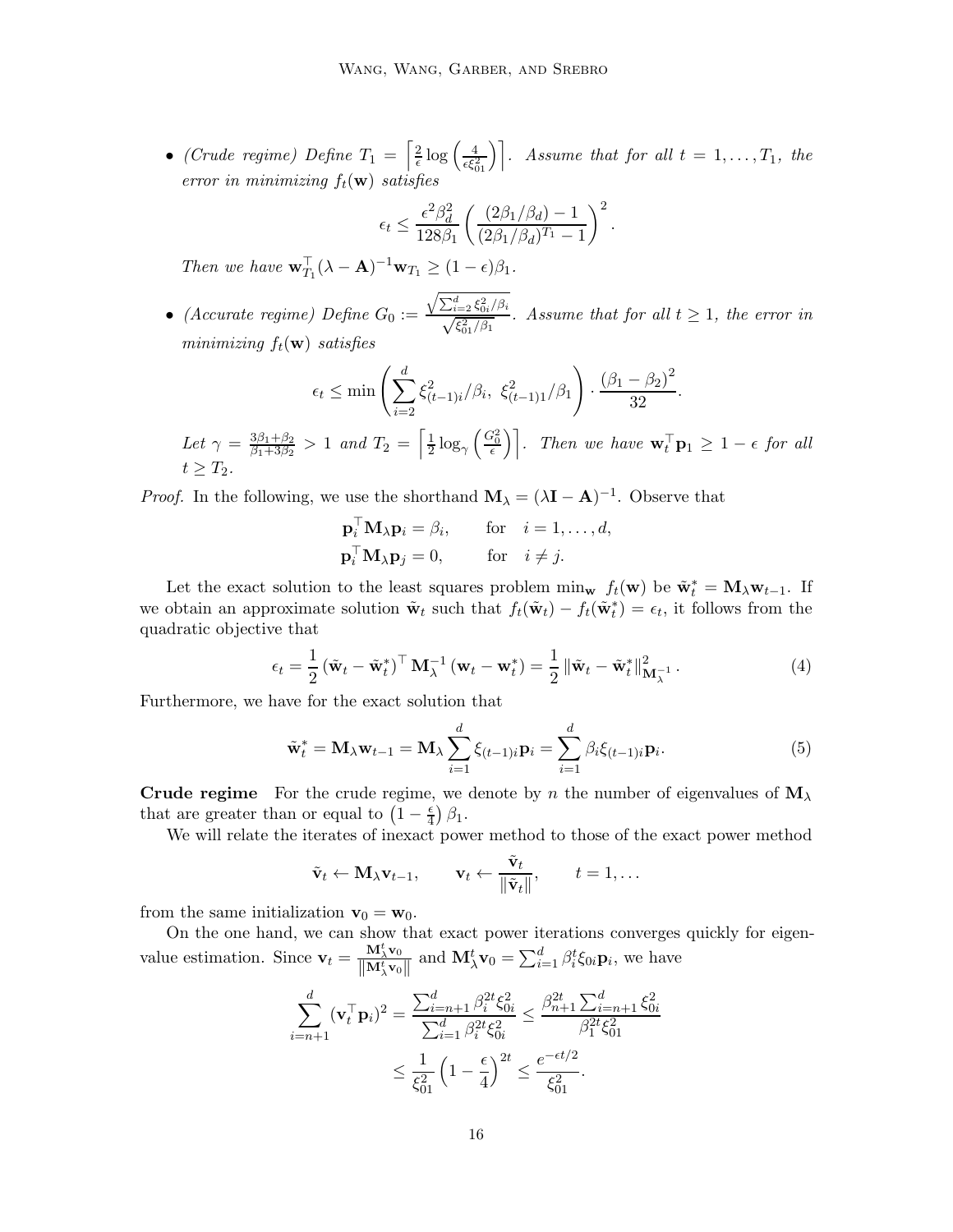This indicates that after  $T_1 = \left[\frac{2}{\epsilon}\right]$  $\frac{2}{\epsilon} \log \left( \frac{4}{\epsilon \xi_{01}^2} \right)$  iterations, we have  $\sum_{i=n+1}^d (\mathbf{v}_t^{\top} \mathbf{p}_i)^2 \leq \frac{\epsilon}{4}$  $rac{\epsilon}{4}$  for all  $t \geq T_1$ . And as a result, for all  $t \geq T_1$ , it holds that

$$
\mathbf{v}_{t}^{\top} \mathbf{M}_{\lambda} \mathbf{v}_{t}
$$
\n
$$
= \mathbf{v}_{t}^{\top} \left( \sum_{i=1}^{d} \beta_{i} \mathbf{p}_{i} \mathbf{p}_{i}^{\top} \right) \mathbf{v}_{t} = \sum_{i=1}^{d} \beta_{i} (\mathbf{v}_{t}^{\top} \mathbf{p}_{i})^{2}
$$
\n
$$
\geq \beta_{n} \sum_{i=1}^{n} (\mathbf{v}_{t}^{\top} \mathbf{p}_{i})^{2} \geq \left( 1 - \frac{\epsilon}{4} \right) \beta_{1} \cdot \left( 1 - \sum_{i=n+1}^{d} (\mathbf{v}_{t}^{\top} \mathbf{p}_{i})^{2} \right)
$$
\n
$$
\geq \left( 1 - \frac{\epsilon}{4} \right)^{2} \beta_{1} \geq \left( 1 - \frac{\epsilon}{2} \right) \beta_{1}.
$$

On the other hand, we can lower bound  $\mathbf{w}_t^{\top} \mathbf{M}_\lambda \mathbf{w}_t$  using  $\mathbf{v}_t^{\top} \mathbf{M}_\lambda \mathbf{v}_t$ :

$$
\mathbf{w}_t^{\top} \mathbf{M}_{\lambda} \mathbf{w}_t = (\mathbf{v}_t + \mathbf{w}_t - \mathbf{v}_t)^{\top} \mathbf{M}_{\lambda} (\mathbf{v}_t + \mathbf{w}_t - \mathbf{v}_t)
$$
\n
$$
\geq \mathbf{v}_t^{\top} \mathbf{M}_{\lambda} \mathbf{v}_t + 2(\mathbf{w}_t - \mathbf{v}_t)^{\top} \mathbf{M}_{\lambda} \mathbf{v}_t
$$
\n
$$
\geq \mathbf{v}_t^{\top} \mathbf{M}_{\lambda} \mathbf{v}_t - 2\beta_1 \|\mathbf{w}_t - \mathbf{v}_t\|
$$
\n
$$
\geq \left(1 - \frac{\epsilon}{2}\right) \beta_1 - 2\beta_1 \|\mathbf{w}_t - \mathbf{v}_t\|.
$$

Therefore, we will have  $\mathbf{w}_t \mathbf{M}_{\lambda} \mathbf{w}_t \ge (1 - \epsilon) \beta_1$  as desired if we can guarantee  $\|\mathbf{w}_{T_1} - \mathbf{v}_{T_1}\| \le$  $\epsilon$  $\frac{\epsilon}{4}$ .

We now upper bound the difference  $S_t := \|\tilde{\mathbf{w}}_t - \tilde{\mathbf{v}}_t\|$  by induction. Due to the assumption of same initialization, we have  $S_0 = 0$ . For  $t \geq 2$ , we can decompose the error into two terms:

$$
\|\tilde{\mathbf{w}}_t - \tilde{\mathbf{v}}_t\| \le \|\tilde{\mathbf{w}}_t - \mathbf{M}_{\lambda} \mathbf{w}_{t-1}\| + \|\mathbf{M}_{\lambda} \mathbf{w}_{t-1} - \tilde{\mathbf{v}}_t\| \le \|\tilde{\mathbf{w}}_t - \mathbf{M}_{\lambda} \mathbf{w}_{t-1}\| + \|\mathbf{M}_{\lambda} \mathbf{w}_{t-1} - \mathbf{M}_{\lambda} \mathbf{v}_{t-1}\|.
$$

The first term concerns the error from inexact minimization of  $f_t(\mathbf{w})$  and can be bounded using  $(4)$ :

$$
\|\tilde{\mathbf{w}}_t - \mathbf{M}_{\lambda} \mathbf{w}_{t-1}\| \le \left\| \mathbf{M}_{\lambda}^{\frac{1}{2}} \right\| \cdot \|\tilde{\mathbf{w}}_t - \tilde{\mathbf{w}}_t^* \|_{\mathbf{M}_{\lambda}^{-1}} \le \sqrt{2\beta_1 \epsilon_t}.
$$
 (6)

The second term concerns the error from inexact target:

$$
\|\mathbf{M}_{\lambda}\mathbf{w}_{t-1} - \mathbf{M}_{\lambda}\mathbf{v}_{t-1}\| \leq \|\mathbf{M}_{\lambda}\| \cdot \|\mathbf{w}_{t-1} - \mathbf{v}_{t-1}\|
$$
  
=  $\beta_1 \left\| \frac{\tilde{\mathbf{w}}_{t-1}}{\|\tilde{\mathbf{w}}_{t-1}\|} - \frac{\tilde{\mathbf{v}}_{t-1}}{\|\tilde{\mathbf{v}}_{t-1}\|} \right\| \leq 2\beta_1 \frac{\|\tilde{\mathbf{w}}_{t-1} - \tilde{\mathbf{v}}_{t-1}\|}{\|\tilde{\mathbf{v}}_{t-1}\|}$  (7)

where the last inequality is due to Lemma [6.](#page-14-4)

Noting that  $\|\tilde{\mathbf{v}}_{t-1}\| = \|\mathbf{M}_{\lambda} \mathbf{v}_{t-2}\| \geq \beta_d \|\mathbf{v}_{t-2}\| = \beta_d$ , and combining [\(6\)](#page-16-0) and [\(7\)](#page-16-1), we obtain

<span id="page-16-1"></span><span id="page-16-0"></span>
$$
S_t \le \sqrt{2\beta_1 \epsilon_t} + \frac{2\beta_1}{\beta_d} S_{t-1}.
$$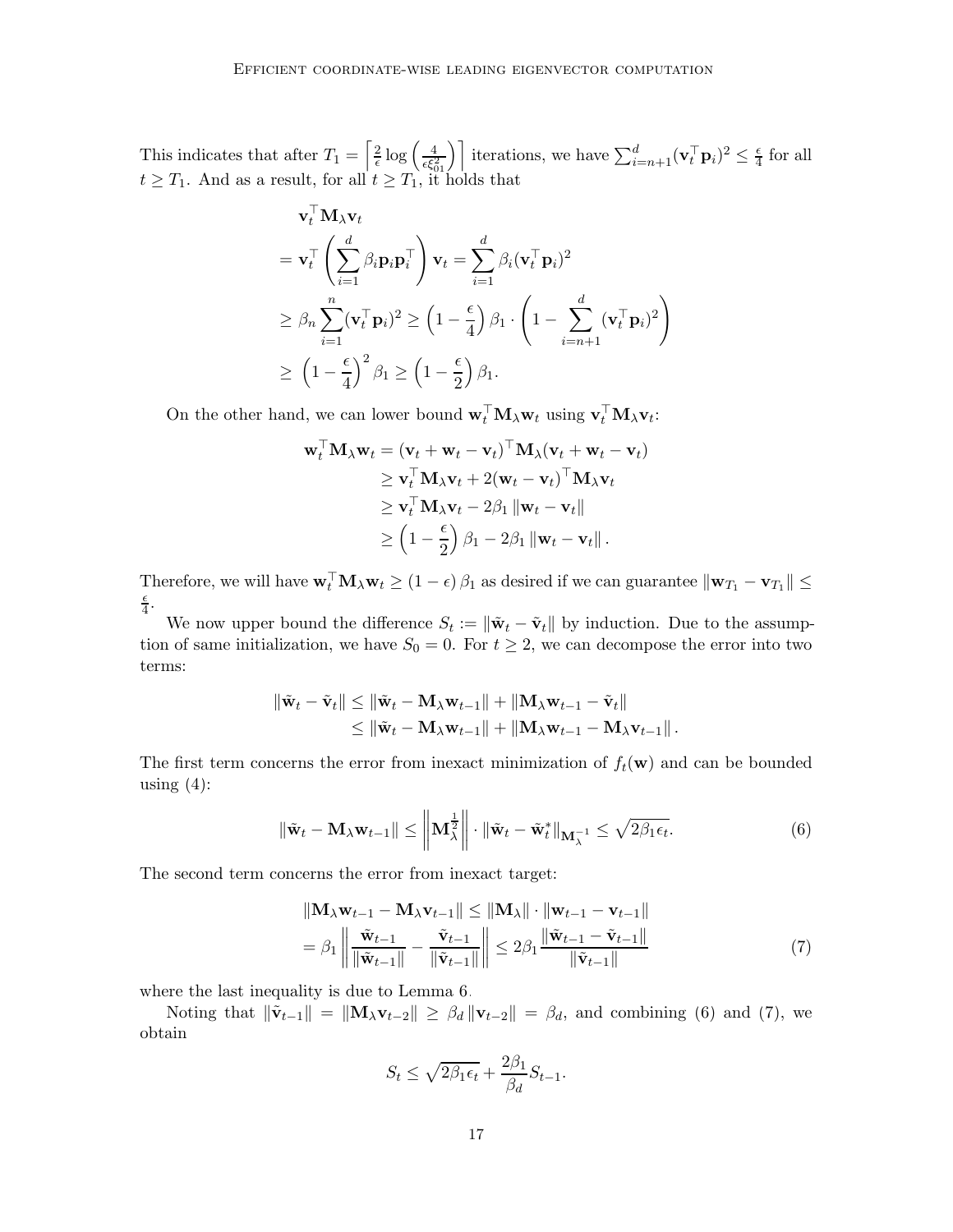Fixing  $\epsilon_t = \epsilon'$  for all t and unfolding the above inequality over t yield

$$
S_{T_1} \leq \sqrt{2\beta_1 \epsilon'} \cdot \sum_{t=0}^{T_1} \left(\frac{2\beta_1}{\beta_d}\right)^t = \sqrt{2\beta_1 \epsilon'} \cdot \frac{(2\beta_1/\beta_d)^{T_1} - 1}{(2\beta_1/\beta_d) - 1}.
$$

By Lemma [6](#page-14-4) again, we have

$$
\|\mathbf{w}_t - \mathbf{v}_t\| = \left\|\frac{\tilde{\mathbf{w}}_t}{\|\tilde{\mathbf{w}}_t\|} - \frac{\tilde{\mathbf{v}}_t}{\|\tilde{\mathbf{v}}_t\|}\right\| \le 2\frac{\|\tilde{\mathbf{w}}_t - \tilde{\mathbf{v}}_t\|}{\|\tilde{\mathbf{v}}_t\|} \le \frac{2S_t}{\beta_d}
$$

$$
\le \frac{\sqrt{8\beta_1\epsilon'}}{\beta_d} \cdot \frac{(2\beta_1/\beta_d)^{T_1} - 1}{(2\beta_1/\beta_d) - 1}.
$$

Setting the RHS to be  $\frac{\epsilon}{4}$  gives

$$
\epsilon' = \frac{\epsilon^2 \beta_d^2}{128\beta_1} \left( \frac{(2\beta_1/\beta_d) - 1}{(2\beta_1/\beta_d)^{T_1} - 1} \right)^2.
$$

Accurate regime In the accurate regime, the potential function we use to evaluate the progress of each iteration is

$$
G(\mathbf{w}_t) = \frac{\|\mathcal{P}_{\perp}\mathbf{w}_t\|_{\mathbf{M}_{\lambda}^{-1}}}{\|\mathcal{P}_{\parallel}\mathbf{w}_t\|_{\mathbf{M}_{\lambda}^{-1}}} = \frac{\sqrt{\sum_{i=2}^d \xi_{ti}^2/\beta_i}}{\sqrt{\xi_{t1}^2/\beta_1}},
$$

where  $P_{\perp}$  and  $P_{\parallel}$  denote projections onto the subspaces that are orthogonal and parallel to p<sup>1</sup> respectively. Note that

$$
|\sin \theta_t| = \sqrt{\sum_{i=2}^d \xi_{ti}^2} \le |\tan \theta_t| = \frac{\sqrt{\sum_{i=2}^d \xi_{ti}^2}}{\sqrt{\xi_{t1}^2}} \le G(\mathbf{w}_t)
$$

where  $\theta_t$  is the angle between  $\mathbf{w}_t$  and  $\mathbf{p}_1$ .

Our goal in this regime is to have  $|\sin \theta_t| \leq \sqrt{\epsilon}$ , as this implies

$$
\mathbf{w}_t^{\top} \mathbf{p}_1 = \cos \theta_t = \sqrt{1 - \sin^2 \theta_t} \ge 1 - \sin^2 \theta_t \ge 1 - \epsilon
$$

as desired. We ensure  $|\sin \theta_t| \leq \sqrt{\epsilon}$  by requiring that  $G(\mathbf{w}_t) \leq \sqrt{\epsilon}$ .

In view of [\(4\)](#page-15-0) and [\(5\)](#page-15-1), we can bound the numerator and denominator of  $G(\mathbf{w}_t)$  respectively with regard to  $G(\mathbf{w}_{t-1})$ :

$$
\begin{split}\n&\left\|\mathcal{P}_{\perp}\frac{\tilde{\mathbf{w}}_t}{\|\tilde{\mathbf{w}}_t\|}\right\|_{\mathbf{M}_{\lambda}^{-1}} \\
&\leq \frac{1}{\|\tilde{\mathbf{w}}_t\|} \left(\|\mathcal{P}_{\perp}\tilde{\mathbf{w}}_t^*\|_{\mathbf{M}_{\lambda}^{-1}} + \|\mathcal{P}_{\perp}\left(\tilde{\mathbf{w}}_t - \tilde{\mathbf{w}}_t^*\right)\|_{\mathbf{M}_{\lambda}^{-1}}\right) \\
&\leq \frac{1}{\|\tilde{\mathbf{w}}_t\|} \left(\left\|\sum_{i=2}^d \beta_i \xi_{(t-1)i} \mathbf{p}_i\right\|_{\mathbf{M}_{\lambda}^{-1}} + \|\tilde{\mathbf{w}}_t - \tilde{\mathbf{w}}_t^*\|_{\mathbf{M}_{\lambda}^{-1}}\right) \\
&= \frac{1}{\|\tilde{\mathbf{w}}_t\|} \left(\sqrt{\sum_{i=2}^d \beta_i \xi_{(t-1)i}^2 + \sqrt{2\epsilon_t}}\right),\n\end{split}
$$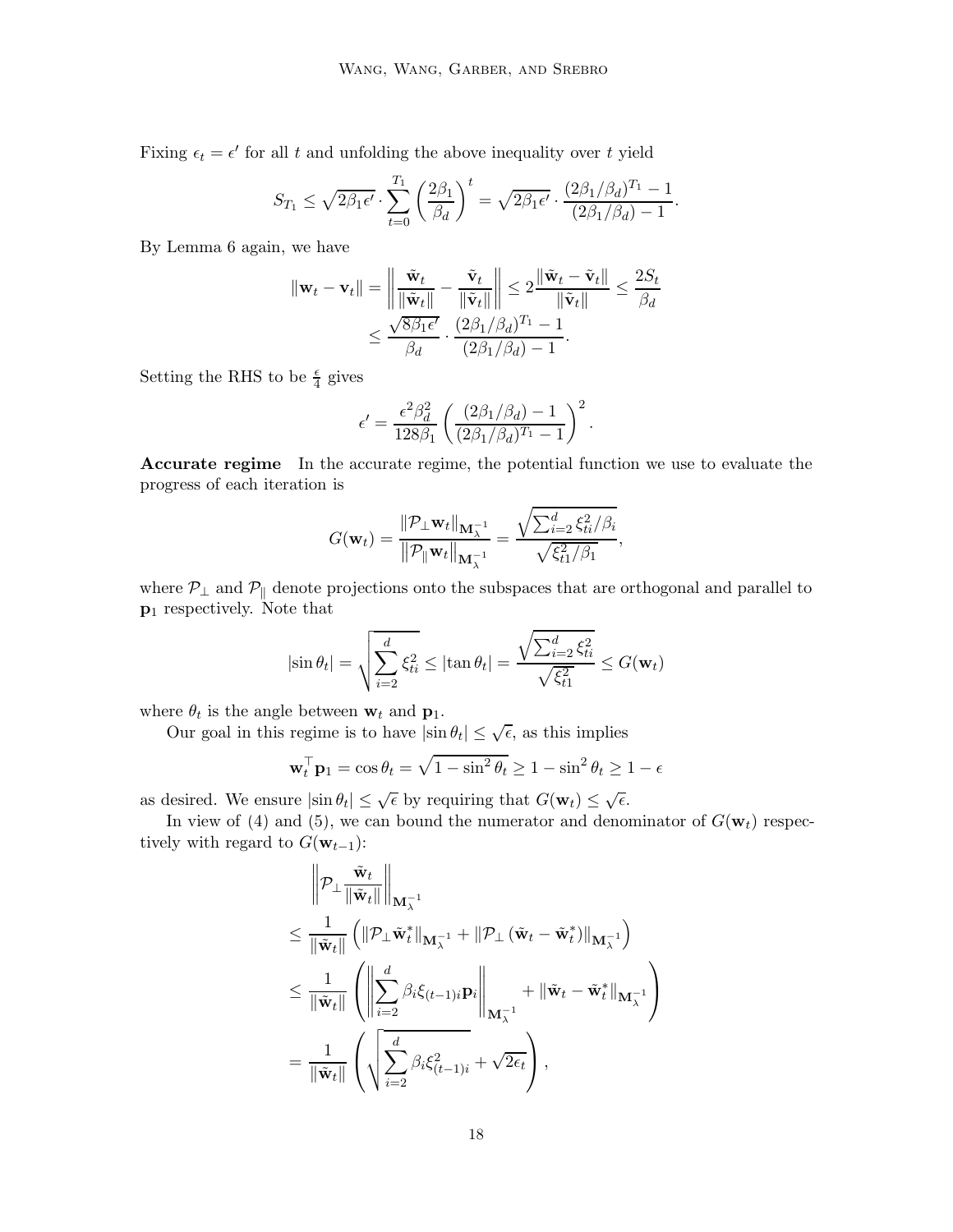and

$$
\begin{aligned}\n&\left\|\mathcal{P}_{\parallel}\frac{\tilde{\mathbf{w}}_t}{\|\tilde{\mathbf{w}}_t\|}\right\|_{\mathbf{M}_{\lambda}^{-1}} \\
&\geq \frac{1}{\|\tilde{\mathbf{w}}_t\|} \left(\left\|\mathcal{P}_{\parallel}\tilde{\mathbf{w}}_t^*\right\|_{\mathbf{M}_{\lambda}^{-1}} - \left\|\mathcal{P}_{\parallel}\left(\tilde{\mathbf{w}}_t - \tilde{\mathbf{w}}_t^*\right)\right\|_{\mathbf{M}_{\lambda}^{-1}}\right) \\
&\geq \frac{1}{\|\tilde{\mathbf{w}}_t\|} \left(\left\|\beta_1\xi_{(t-1)1}\mathbf{p}_1\right\|_{\mathbf{M}_{\lambda}^{-1}} - \|\tilde{\mathbf{w}}_t - \tilde{\mathbf{w}}_t^*\|_{\mathbf{M}_{\lambda}^{-1}}\right) \\
&= \frac{1}{\|\tilde{\mathbf{w}}_t\|} \left(\sqrt{\beta_1\xi_{(t-1)1}^2} - \sqrt{2\epsilon_t}\right).\n\end{aligned}
$$

Consequently, we have

$$
G(\mathbf{w}_{t}) \leq \frac{\sqrt{\sum_{i=2}^{d} \beta_{i} \xi_{(t-1)i}^{2}} + \sqrt{2\epsilon_{t}}}{\sqrt{\beta_{1} \xi_{(t-1)1}^{2}} - \sqrt{2\epsilon_{t}}}
$$

$$
\leq \frac{\beta_{2} \sqrt{\sum_{i=2}^{d} \xi_{(t-1)i}^{2} / \beta_{i}} + \sqrt{2\epsilon_{t}}}{\beta_{1} \sqrt{\xi_{(t-1)1}^{2} / \beta_{1}} - \sqrt{2\epsilon_{t}}}
$$

$$
= G(\mathbf{w}_{t}) \cdot \frac{\beta_{2} + \frac{\sqrt{2\epsilon_{t}}}{\sqrt{\sum_{i=2}^{d} \xi_{(t-1)i}^{2} / \beta_{i}}}}{\beta_{1} - \frac{\sqrt{2\epsilon_{t}}}{\sqrt{\xi_{(t-1)1}^{2} / \beta_{1}}}}
$$

As long as

$$
\sqrt{2\epsilon_t} \le \min\left(\sqrt{\sum_{i=2}^d \xi_{(t-1)i}^2/\beta_i}, \sqrt{\xi_{(t-1)1}^2/\beta_1}\right) \cdot \frac{\beta_1 - \beta_2}{4},
$$

or equivalently

$$
\epsilon_t \le \min \left( \sum_{i=2}^d \xi_{(t-1)i}^2 / \beta_i, \xi_{(t-1)1}^2 / \beta_1 \right) \cdot \frac{(\beta_1 - \beta_2)^2}{32},
$$

we are guaranteed that

$$
G(\mathbf{w}_t) \le \frac{\beta_1 + 3\beta_2}{3\beta_1 + \beta_2} \cdot G(\mathbf{w}_{t-1}).
$$

And when this holds for all  $t \geq 1$ , the sequence  $\{G(\mathbf{w}_t)\}_{t=0,\ldots}$  decreases (at least) at a constant geometric rate of  $\frac{\beta_1+3\beta_2}{3\beta_1+\beta_2}$  < 1. Therefore, the number of iterations needed to achieve  $|\sin \theta_{T_2}| \leq \sqrt{\epsilon}$  is  $T_2 = \left\lceil \log_{\gamma}\left(\frac{G(\mathbf{w}_0)}{\sqrt{\epsilon}}\right) \right\rceil = \left\lceil \frac{1}{2} \right\rceil$  $\frac{1}{2}\log_{\gamma}\left(\frac{G_0^2}{\epsilon}\right)\right]$  for  $\gamma = \frac{3\beta_1 + \beta_2}{\beta_1 + 3\beta_2}$  $\frac{3p_1+p_2}{\beta_1+3\beta_2}$ .  $\Box$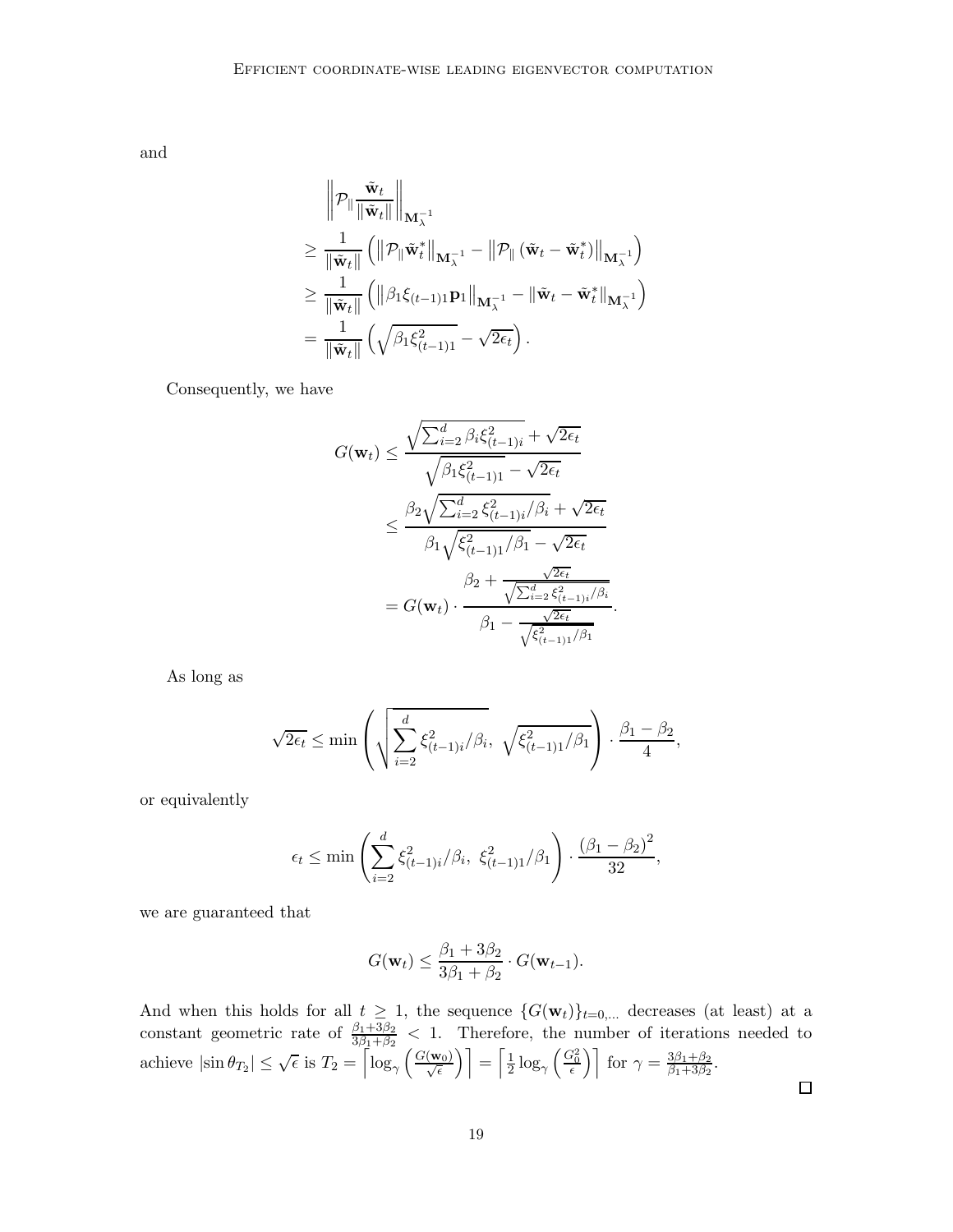# <span id="page-19-0"></span>Appendix C. Bounding initial error for least squares

For each least squares problem  $f_t(\mathbf{w})$  in inexact shift-and-invert power method, we can use  $\tilde{\mathbf{w}}_{t-1}$  from the previous iteration as initialization, and the intuition behind is that as the power power method converges, the least squares problems become increasingly similar. However, an even better warm-start is to use as initialization  $\alpha_t \mathbf{w}_{t-1}$  for some  $\alpha_t$  and minimize the initial suboptimality over  $\alpha_t$  [\(Garber et al., 2016;](#page-12-0) [Ge et al., 2016\)](#page-12-6). Let the exact solution to the least squares problem  $\min_{\mathbf{w}} f_t(\mathbf{w})$  be  $\tilde{\mathbf{w}}_t^* = (\lambda \mathbf{I} - \mathbf{A})^{-1} \mathbf{w}_{t-1}$ , which gives the optimal objective function value  $f_t^* = -\frac{1}{2}\mathbf{w}_{t-1}^{\top}(\lambda \mathbf{I} - \mathbf{A})^{-1}\mathbf{w}_{t-1}$ . Observe that

$$
\epsilon_t^{init} = f_t(\alpha_t \mathbf{w}_{t-1}) - f_t^*
$$
  
= 
$$
\frac{\alpha_t^2}{2} \cdot \mathbf{w}_{t-1}^\top (\lambda \mathbf{I} - \mathbf{A}) \mathbf{w}_{t-1} - \alpha_t \cdot \mathbf{w}_{t-1}^\top \mathbf{w}_{t-1} - f_t^*.
$$

This is a quadratic function of  $\alpha_t$ , with minimum achieved at  $\alpha_t = \frac{1}{\mathbf{w}_{t-1}^{\top}(\lambda \mathbf{I}-\mathbf{A})\mathbf{w}_{t-1}}$ . With this choice of  $\alpha_t$ , we obtain

$$
\epsilon_t^{init} \le f_t(\beta_1 \mathbf{w}_{t-1}) - f_t^*
$$
\n
$$
= \frac{\beta_1^2}{2} \cdot \mathbf{w}_{t-1}^\top (\lambda \mathbf{I} - \mathbf{A}) \mathbf{w}_{t-1} - \beta_1 + \frac{1}{2} \mathbf{w}_{t-1}^\top (\lambda \mathbf{I} - \mathbf{A})^{-1} \mathbf{w}_{t-1}
$$
\n
$$
= \frac{\beta_1^2}{2} \sum_{i=1}^d \xi_{(t-1)i}^2 / \beta_i - \beta_1 \sum_{i=1}^d \xi_{(t-1)i}^2 + \frac{1}{2} \sum_{i=1}^d \beta_i \xi_{(t-1)i}^2
$$
\n
$$
\le \frac{1}{2} \sum_{i=1}^d (\beta_1 - \beta_i)^2 \cdot \xi_{(t-1)i}^2 / \beta_i
$$
\n
$$
\le \frac{\beta_1^2}{2} \sum_{i=2}^d \xi_{(t-1)i}^2 / \beta_i.
$$
\n(8)

As we show in the next lemma, this initialization will allow the ratio between initial and final error to be a constant in the accurate regime, independent of the final suboptimality in alignment.

In the crude regime, we simply use the rough bound

<span id="page-19-2"></span><span id="page-19-1"></span>
$$
\epsilon_t^{init} \le f_t(\mathbf{0}) - f_t^* = \frac{1}{2} \mathbf{w}_{t-1}^\top (\lambda \mathbf{I} - \mathbf{A})^{-1} \mathbf{w}_{t-1}
$$
  
=  $\frac{1}{2} \sum_{i=1}^d \beta_i \xi_{(t-1)i}^2 \le \frac{\beta_1}{2}.$  (9)

Substituting [\(8\)](#page-19-1) and [\(9\)](#page-19-2) into Lemma [7](#page-14-3) yields Lemma [1.](#page-5-0)

#### Appendix D. Proof of Lemma [2](#page-5-1)

*Proof.* Observe that the eigenvalues of  $M_{\lambda} = (\lambda I - A)^{-1}$  are functions of  $\lambda$  as  $\lambda$  changes over iterations. Below we use  $\sigma_i(\mathbf{M}_{\lambda})$  to denote the i-th eigenvalue of  $\mathbf{M}_{\lambda}$  instead of  $\beta_1, \ldots, \beta_d$ to make this dependence explicit.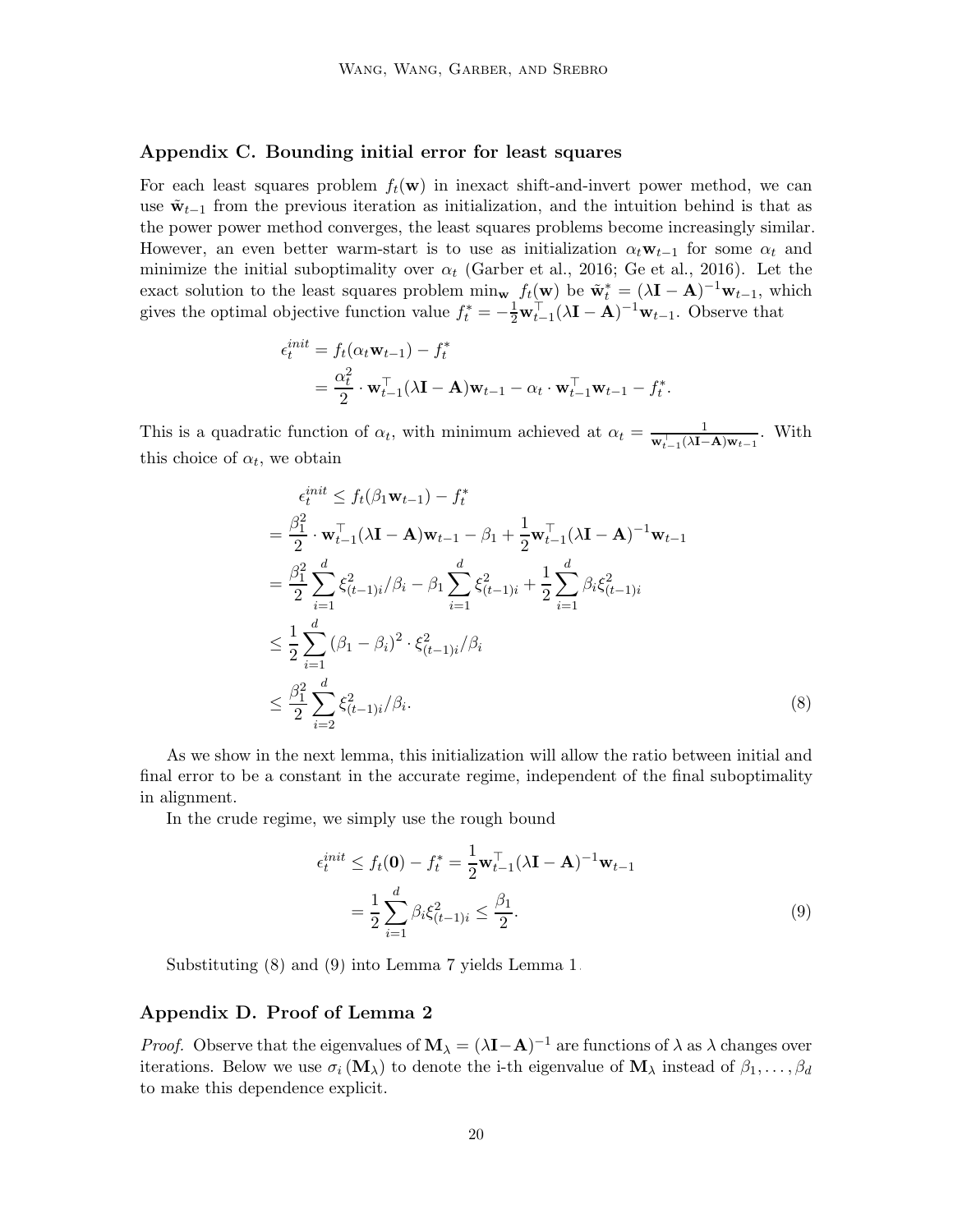Define the condition number of  $\mathbf{M}_{\lambda}$  as

$$
\kappa_{\lambda} := \frac{\sigma_1(\mathbf{M}_{\lambda})}{\sigma_d(\mathbf{M}_{\lambda})} = \frac{\frac{1}{\lambda - \rho_1}}{\frac{1}{\lambda - \rho_d}} = \frac{\lambda - \rho_d}{\lambda - \rho_1},
$$

Suppose we have the upper and lower bound of all  $\sigma_1(\mathbf{M}_{\lambda_{(s)}})$  used in the repeat-until loop:

$$
\overline{\sigma} \geq \sigma_1(\mathbf{M}_{\lambda_{(s)}}), \quad \underline{\sigma} \geq \sigma_1(\mathbf{M}_{\lambda_{(s)}}), \quad \text{for } s = 1, \dots,
$$

whose specific values will be provided shortly.

Throughout the loop, we require for all iteration s that

<span id="page-20-2"></span><span id="page-20-1"></span><span id="page-20-0"></span>
$$
\sqrt{2\overline{\sigma}\tilde{\epsilon}_s} \le \frac{\sigma}{8}.\tag{10}
$$

Let the power iterations for different s start from the same initialization  $\mathbf{w}_0$  with  $\xi_{01} =$  $\mathbf{w}_0^{\top} \mathbf{p}_1$ , and apply Lemma [7](#page-14-3) (crude regime) with  $\epsilon = \frac{1}{4}$ . By our choice of  $m_1$  and setting the ratio

$$
\frac{\epsilon_t^{init}}{\epsilon_t} = 1024\kappa_{\lambda_{(s)}}^2 \left( \frac{(2\kappa_{\lambda_{(s)}})^{m_1} - 1}{2\kappa_{\lambda_{(s)}} - 1} \right)^2
$$
\n(11)

according to Lemma [1](#page-5-0) (crude regime), we obtain

$$
\mathbf{w}_{sm_1}^{\top} \mathbf{M}_{\lambda_{(s-1)}} \mathbf{w}_{sm_1} \ge \frac{3}{4} \sigma_1(\mathbf{M}_{\lambda_{(s-1)}}). \tag{12}
$$

,

In view of the definition of the vector  $\mathbf{u}_s$ , and following the same argument in [\(6\)](#page-16-0), we have

$$
\left\|\mathbf{u}_s-\mathbf{M}_{\lambda_{(s-1)}}\mathbf{w}_{sm_1}\right\| \leq \sqrt{2\sigma_1(\mathbf{M}_{\lambda_{(s-1)}})\cdot \tilde{\epsilon}_s}.
$$

Then for every iteration s of **repeat-until**, it holds that

$$
\begin{aligned} &\mathbf{w}_{sm_1}^{\top} \mathbf{u}_s \\ &= \mathbf{w}_{sm_1}^{\top} \mathbf{M}_{\lambda_{(s-1)}} \mathbf{w}_{sm_1} + \mathbf{w}_{sm_1}^{\top} \left( \mathbf{u}_s - \mathbf{M}_{\lambda_{(s-1)}} \mathbf{w}_{sm_1} \right) \\ &\in \left[ \mathbf{w}_{sm_1}^{\top} \mathbf{M}_{\lambda_{(s-1)}} \mathbf{w}_{sm_1} - \sqrt{2 \sigma_1 (\mathbf{M}_{\lambda_{(s-1)}}) \cdot \tilde{\epsilon}_s}, \right. \\ &\left. \mathbf{w}_{sm_1}^{\top} \mathbf{M}_{\lambda_{(s-1)}} \mathbf{w}_{sm_1} + \sqrt{2 \sigma_1 (\mathbf{M}_{\lambda_{(s-1)}}) \cdot \tilde{\epsilon}_s} \right] \\ &\in \left[ \mathbf{w}_{sm_1}^{\top} \mathbf{M}_{\lambda_{(s-1)}} \mathbf{w}_{sm_1} - \sqrt{2 \overline{\sigma} \tilde{\epsilon}_s}, \right. \\ &\left. \mathbf{w}_{sm_1}^{\top} \mathbf{M}_{\lambda_{(s-1)}} \mathbf{w}_{sm_1} + \sqrt{2 \overline{\sigma} \tilde{\epsilon}_s} \right] \\ &\in \left[ \mathbf{w}_{sm_1}^{\top} \mathbf{M}_{\lambda_{(s-1)}} \mathbf{w}_{sm_1} - \frac{\underline{\sigma}}{8}, \mathbf{w}_{sm_1}^{\top} \mathbf{M}_{\lambda_{(s-1)}} \mathbf{w}_{sm_1} + \frac{\underline{\sigma}}{8} \right] \end{aligned}
$$

where we have used the Cauchy-Schwarz inequality in the second step and [\(10\)](#page-20-0) in the last step.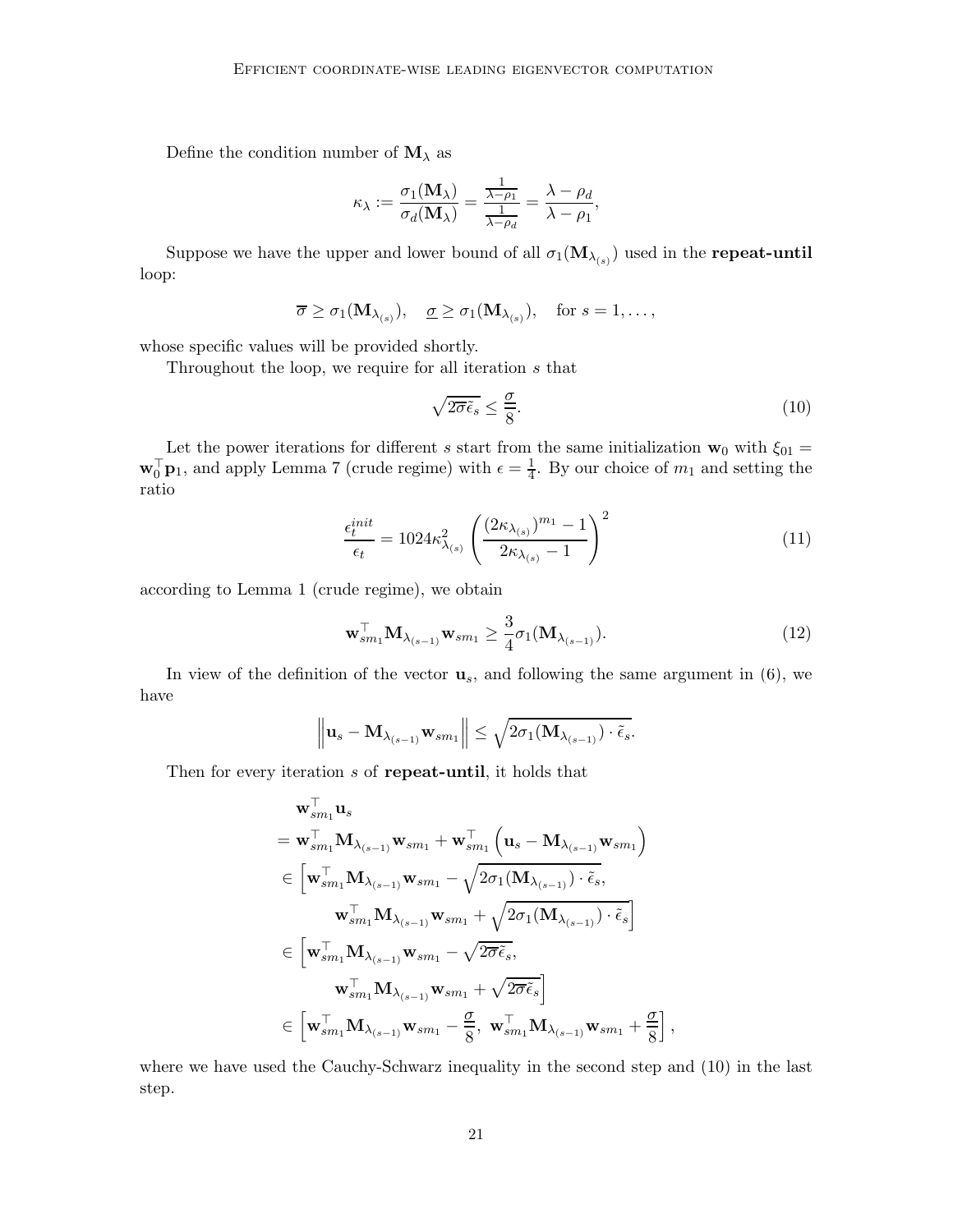In view of [\(10\)](#page-20-0) and [\(12\)](#page-20-1), it follows that

$$
\mathbf{w}_{sm_1}^{\dagger} \mathbf{u}_s - \underline{\sigma}/8
$$
\n
$$
\in \left[ \mathbf{w}_{sm_1}^{\top} \mathbf{M}_{\lambda_{(s-1)}} \mathbf{w}_{sm_1} - \frac{\underline{\sigma}}{4}, \mathbf{w}_{sm_1}^{\top} \mathbf{M}_{\lambda_{(s-1)}} \mathbf{w}_{sm_1} \right]
$$
\n
$$
\in \left[ \frac{3}{4} \sigma_1(\mathbf{M}_{\lambda_{(s-1)}}) - \frac{\underline{\sigma}}{4}, \mathbf{w}_{sm_1}^{\top} \mathbf{M}_{\lambda_{(s-1)}} \mathbf{w}_{sm_1} \right]
$$
\n
$$
\in \left[ \frac{1}{2} \sigma_1(\mathbf{M}_{\lambda_{(s-1)}}), \sigma_1(\mathbf{M}_{\lambda_{(s-1)}}) \right].
$$

By the definition of  $\Delta_s$  in Algorithm [1](#page-4-0) and the fact that  $\sigma_1(\mathbf{M}_{\lambda_{(s-1)}}) = \frac{1}{\lambda_{(s-1)}-\rho_1}$ , we have

<span id="page-21-0"></span>
$$
\Delta_s = \frac{1}{2} \cdot \frac{1}{\mathbf{w}_{sm_1}^{\top} \mathbf{u}_s - \underline{\sigma}/8}
$$
  
\n
$$
\in \left[\frac{1}{2} \left(\lambda_{(s-1)} - \rho_1\right), \lambda_{(s-1)} - \rho_1\right].
$$
\n(13)

And as a result,

$$
\lambda_{(s)} = \lambda_{(s-1)} - \frac{\Delta_s}{2} \ge \lambda_{(s-1)} - \frac{1}{2} (\lambda_{(s-1)} - \rho_1)
$$
  
=  $\frac{\lambda_{(s-1)} + \rho_1}{2}$ ,

and thus by induction (note  $\lambda_{(0)} \ge \rho_1$ ) we have  $\lambda_{(s)} \ge \rho_1$  throughout the **repeat-until** loop.

From [\(13\)](#page-21-0) we also obtain

$$
\lambda_{(s)} - \rho_1 = \lambda_{(s-1)} - \rho_1 - \frac{\Delta_s}{2}
$$
  
\n
$$
\leq \lambda_{(s-1)} - \rho_1 - \frac{1}{4} (\lambda_{(s-1)} - \rho_1)
$$
  
\n
$$
= \frac{3}{4} (\lambda_{(s-1)} - \rho_1).
$$

To sum up,  $\lambda_{(s)}$  approaches  $\rho_1$  from above and the gap between  $\lambda_{(s)}$  and  $\rho_1$  reduces at the geometric rate of  $\frac{3}{4}$ . Thus after at most  $T_3 = \left[\log_{3/4}\left(\frac{\tilde{\Delta}}{\lambda_{(0)}},\frac{\tilde{\Delta}}{\lambda_{(0)}},\frac{\tilde{\Delta}}{\lambda_{(0)}}\right)\right]$  $\left[\frac{\tilde{\Delta}}{\lambda_{(0)}-\rho_{1}}\right)\Big]\,=\,\mathcal{O}\left(\log\left(\frac{1}{\tilde{\Delta}}\right)\right)$  $\setminus$ iterations, we reach a  $\lambda_{(T_3)}$  such that  $\lambda_{(T_3)} - \rho_1 \leq \tilde{\Delta}$ . And in view of [\(13\)](#page-21-0), the **repeat**until loop exits in the next iteration. Hence, the overall number of iterations is at most  $T_3+1=\mathcal{O}\left(\frac{1}{\tilde{\Delta}}\right)$ .

We now analyze  $\lambda_{(f)}$  and derive the interval it lies in. Note that  $\Delta_f \leq \tilde{\Delta}$  and  $\Delta_{f-1} > \tilde{\Delta}$ by the exiting condition. In view of [\(13\)](#page-21-0), we have

$$
\lambda_{(f)} - \rho_1 = \lambda_{(f-1)} - \rho_1 - \frac{\Delta_f}{2} \le 2\Delta_f - \frac{\Delta_f}{2}
$$

$$
= \frac{3\Delta_f}{2} \le \frac{3\tilde{\Delta}}{2}.
$$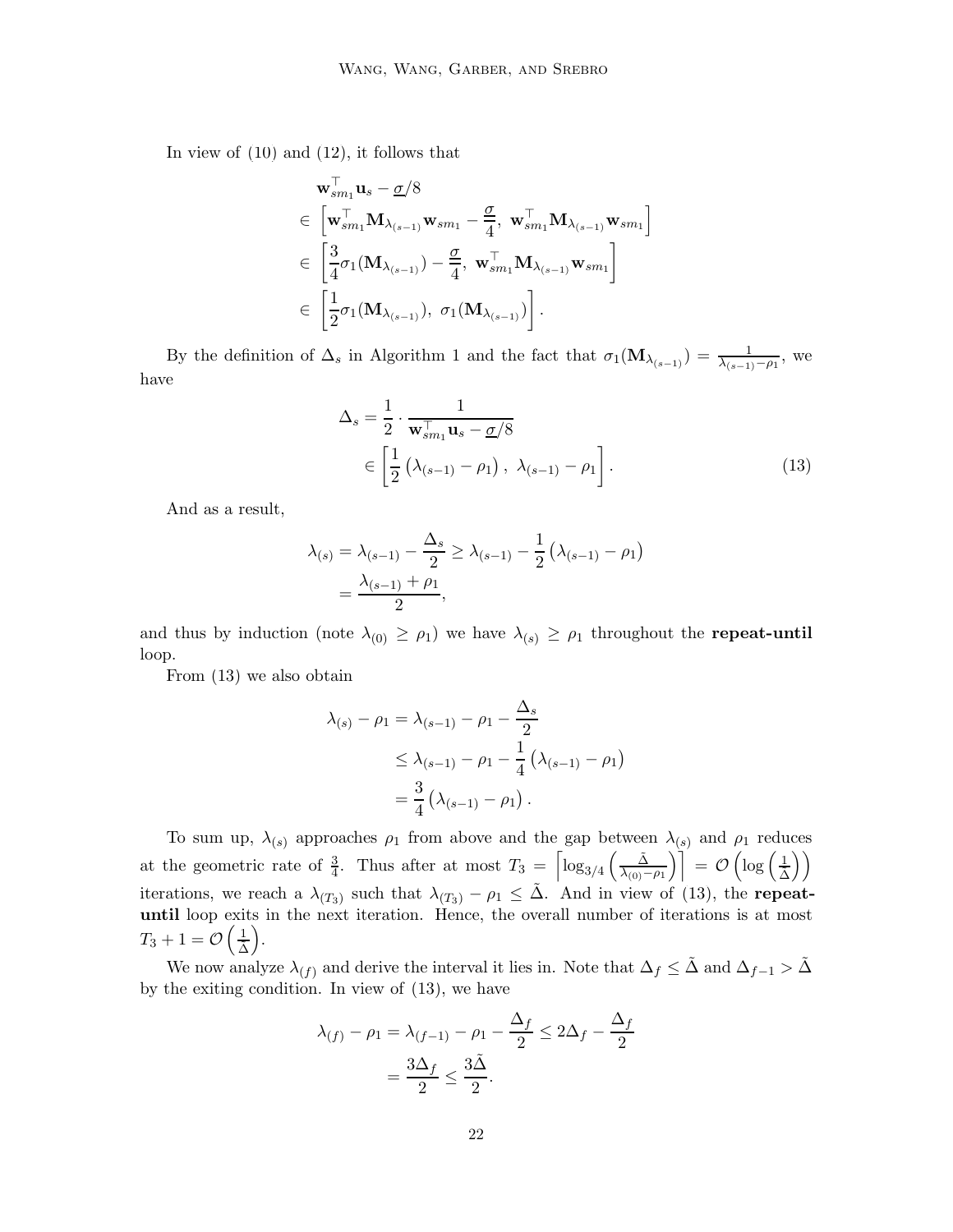On the other hand, we have

<span id="page-22-0"></span>
$$
\lambda_{(f)} - \rho_1 = \lambda_{(f-1)} - \rho_1 - \frac{\Delta_f}{2}
$$
  
\n
$$
\geq \lambda_{(f-1)} - \rho_1 - \frac{1}{2} (\lambda_{(f-1)} - \rho_1)
$$
  
\n
$$
= \frac{1}{2} (\lambda_{(f-1)} - \rho_1).
$$
 (14)

If  $f = 1$ , then by our choice of  $\lambda_{(0)}$  we have that  $\lambda_{(f)} - \rho_1 \geq \tilde{\Delta}$ . Otherwise, by unfolding [\(14\)](#page-22-0) one more time, we have that

$$
\lambda_{(f)} - \rho_1 \ge \frac{1}{4} \left( \lambda_{(f-2)} - \rho_1 \right) \ge \frac{\Delta_{f-1}}{4} \ge \frac{\tilde{\Delta}}{4}.
$$

Thus in both case, we have that  $\lambda(f) - \rho_1 \geq \frac{\tilde{\Delta}}{4}$  $rac{1}{4}$  holds.

Since the  $\lambda_{(s)}$  values are monotonically non-increasing and lower-bounded by  $\rho_1 + \frac{\tilde{\Delta}}{4}$  $\frac{\Delta}{4}$ , we have

$$
\max_{s} \; \sigma_1(\mathbf{M}_{\lambda_{(s)}}) = \sigma_1(\mathbf{M}_{\lambda_{(f)}}) = \frac{1}{\lambda_{(f)} - \rho_1} \leq \frac{4}{\tilde{\Delta}} =: \overline{\sigma},
$$

and

$$
\min_{s} \sigma_1(\mathbf{M}_{\lambda_{(s)}}) = \sigma_1(\mathbf{M}_{\lambda_{(0)}}) = \frac{1}{\lambda_{(0)} - \rho_1} = \frac{1}{1 + \tilde{\Delta} - \rho_1}
$$

$$
\geq \frac{1}{1 + c_2 \Delta - \Delta} \geq 1 + (1 - c_2) \Delta
$$

$$
\geq 1 + \frac{1 - c_2}{c_2} \tilde{\Delta} =: \underline{\sigma},
$$

where the first inequality holds since by definition of  $\Delta$  it follows that  $\rho_1 = \rho_2 + \Delta \geq \Delta$ .

Then according to [\(10\)](#page-20-0), we can set

$$
\tilde{\epsilon}_s = \frac{\underline{\sigma}^2}{128\overline{\sigma}} = \frac{\left(1 + \frac{1 - c_2}{c_2} \tilde{\Delta} \right)^2}{128 \cdot \frac{4}{\tilde{\Delta}}} \ge \frac{1}{128 \cdot \frac{4}{\tilde{\Delta}}} = \frac{\tilde{\Delta}}{512}.
$$

Because the initialization for minimizing  $l_s(\mathbf{u})$  gives an initial suboptimality of  $\tilde{\epsilon}_s^{init} \leq$  $\sigma_1\Big(\mathbf{M}_{\lambda_{(s-1)}}\Big)$  $\frac{\lambda_{(s-1)}}{2} \leq \frac{\overline{\sigma}}{2} = \frac{2}{\tilde{\Delta}}$ , we achieve  $\tilde{\epsilon}_s$ -suboptimality by requiring  $\frac{\tilde{\epsilon}_s^{init}}{\tilde{\epsilon}_s} = \frac{1024}{\tilde{\Delta}^2}$ .

It remains to fulfill the requirement [\(11\)](#page-20-2) for **repeat-until**. Note that the condition numbers are bounded throughout:

$$
\kappa_{\lambda_{(s)}} = \frac{\lambda_{(s)} - \rho_d}{\lambda_{(s)} - \rho_1} \le \frac{\lambda_{(s)}}{\lambda_{(s)} - \rho_1} = 1 + \frac{\rho_1}{\lambda_{(s)} - \rho_1}
$$
  
\n
$$
\le 1 + \rho_1 \cdot \sigma_1(\mathbf{M}_{\lambda_{(s)}}) \le 1 + \frac{4}{\tilde{\Delta}} \le \frac{5}{\tilde{\Delta}}.
$$
 (15)

We can then bound the ratio in  $(11)$  for all least squares subproblems:

$$
\frac{\epsilon_t^{init}}{\epsilon_t} \le \frac{1024 \cdot 25}{\tilde{\Delta}^2} \left( \frac{(10/\tilde{\Delta})^{m_1}}{9/\tilde{\Delta}} \right)^2 \le \frac{32 \cdot 10^{2m_1+1}}{\tilde{\Delta}^{2m_1}}.
$$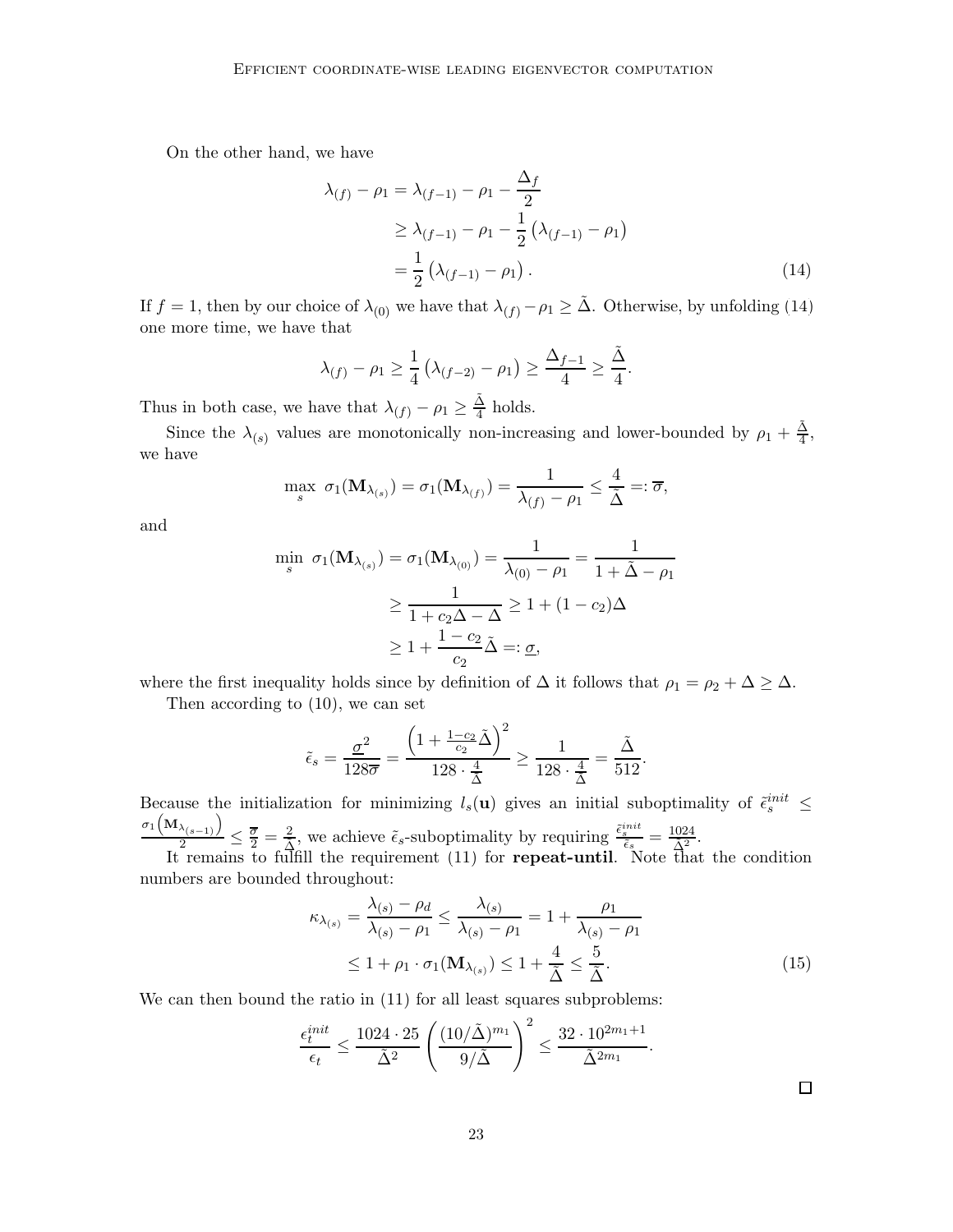# Appendix E. Proof of Lemma [3](#page-5-2)

*Proof.* Observe that for  $\lambda = \rho_1 + c(\rho_1 - \rho_2)$ , we have

$$
\frac{\sigma_1(\mathbf{M}_{\lambda})}{\sigma_1(\mathbf{M}_{\lambda}) - \sigma_2(\mathbf{M}_{\lambda})} = \frac{\frac{1}{\lambda - \rho_1}}{\frac{1}{\lambda - \rho_1} - \frac{1}{\lambda - \rho_2}} = \frac{\lambda - \rho_2}{\rho_1 - \rho_2} = \frac{\rho_1 + c(\rho_1 - \rho_2) - \rho_2}{\rho_1 - \rho_2} = c + 1
$$

and

$$
\frac{3\sigma_1(\mathbf{M}_{\lambda}) + \sigma_2(\mathbf{M}_{\lambda})}{\sigma_1(\mathbf{M}_{\lambda}) + 3\sigma_1(\mathbf{M}_{\lambda})} = \frac{\frac{3}{\lambda - \rho_1} + \frac{1}{\lambda - \rho_2}}{\frac{1}{\lambda - \rho_1} + \frac{3}{\lambda - \rho_2}} = \frac{4c + 3}{4c + 1}.
$$

In view of [\(2\)](#page-5-3), we have  $\lambda_{(f)} - \rho_1 \leq \frac{3}{2}\tilde{\Delta} \leq \frac{3c_2}{2}\Delta \leq \frac{3}{2}\Delta$ , i.e.,  $c \leq \frac{3}{2}$  $\frac{3}{2}$  for  $\lambda_{(f)}$ . As a result, we can apply Lemma [7](#page-14-3) (accurate regime) with  $\gamma = \frac{9}{7}$  $\frac{9}{7}$ , and we are guaranteed to achieve the desired alignment with the specified  $m_2$ . The choice of  $\frac{\epsilon_t^{init}}{\epsilon_t}$  follows from an application of Lemma [1](#page-5-0) (accurate regime) with  $\frac{\beta_1^2}{(\beta_1 - \beta_2)^2} \leq \frac{25}{4}$ .  $\Box$ 

# Appendix F. More details of experiments on networks



Figure 3: More results on comparison of the runtime efficiency  $(\rho_1 - \mathbf{w}_t^{\top} \mathbf{A} \mathbf{w}_t)$  vs. run time in seconds) of various algorithms for computing the leading eigenvector on real-world network datasets.

The statistics of tested real world datasets are summarized in Table [3.](#page-24-0)

For power method, CPM and SGCD, we adopt the C++ implementation of [Lei et al.](#page-12-3) [\(2016](#page-12-3)) and implement our algorithms alongside theirs, and run all experiments on a Linux machine with Intel i7 CPU of frequency 3.20GHz. We use 4 passes of coordinate updates for solving least squares problems and set  $\Delta = 0.05$  in Algorithm 1.